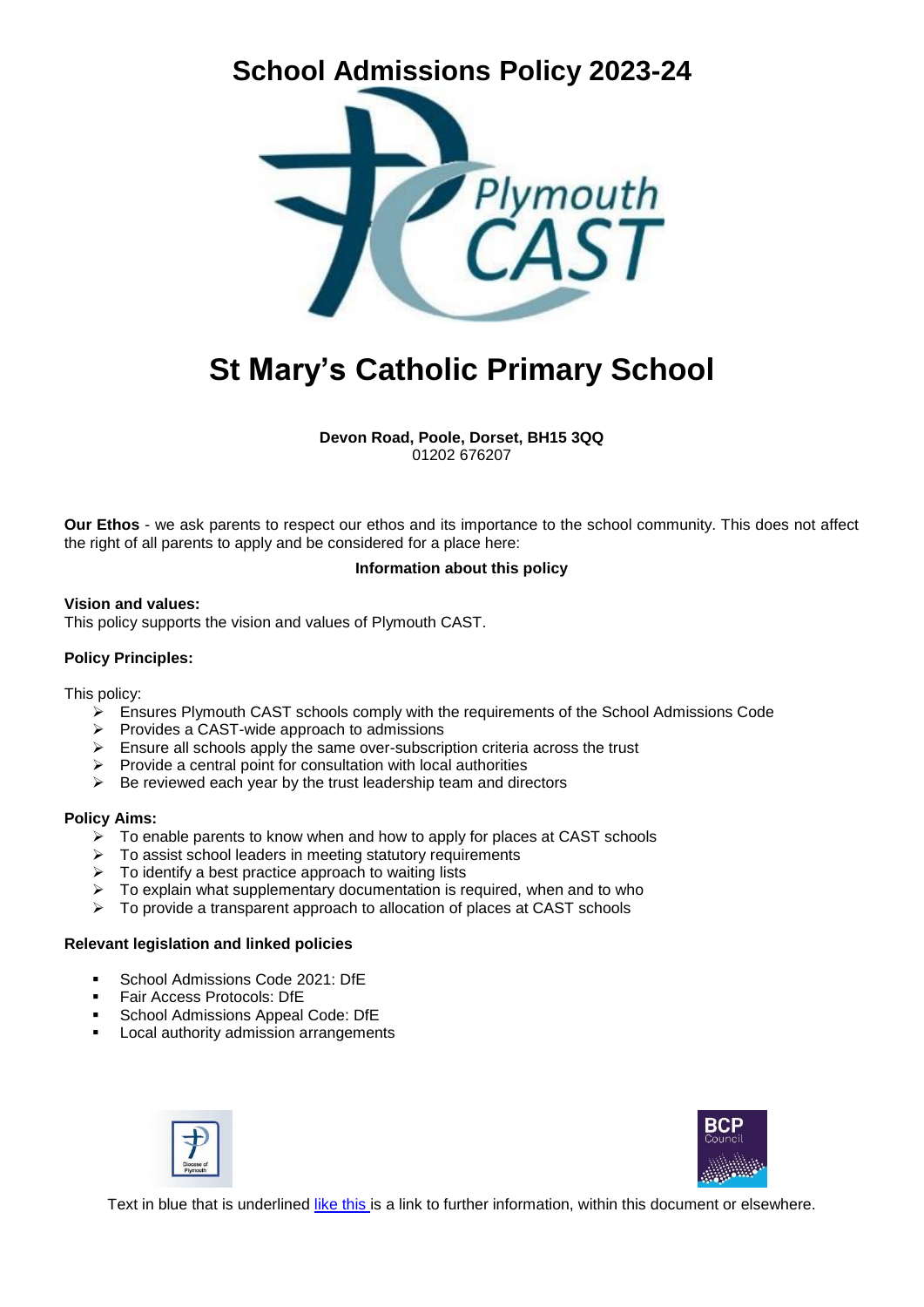#### **Roles and Responsibilities:**

Headteachers are responsible for:

- $\triangleright$  Providing advice and guidance to the LGB and the directors as to requirements under the School Admissions and Appeals Codes
- $\triangleright$  Making arrangements for determining admissions and hearing admissions appeals
- $\triangleright$  Ensuring local authority deadlines are met

Local Governing Boards are responsible for:

- $\triangleright$  Supporting the Headteacher to determine arrangements
- $\triangleright$  Ensuring effective arrangements are in place for pupil recruitment

The trust senior executive leadership team are responsible for:

- $\triangleright$  Preparing a CAST wide admissions policy, which takes account of Diocesan guidance and the School Admissions and Appeals Code
- $\triangleright$  Providing oversight, and support, of the implementation of admissions arrangements across the company
- $\triangleright$  Ensuring that the impact of any proposed changes to an academy's admission arrangements are considered in light of the other academies in the company and other catholic schools generally in the diocese
- $\triangleright$  Report to the directors regarding admissions arrangements across the academies in the company
- $\triangleright$  Ensuring effective arrangements are in place for pupil recruitment to the academies in the company
- $\triangleright$  Providing advice and guidance to directors regarding the requirements of the Schools Admissions and Appeals Codes

Directors are responsible for:

- $\triangleright$  Approving a CAST wide admissions policy, which takes account of Diocesan guidance and the School Admissions and Appeals Code
- Adopting the CAST-wide admissions policy prepared by the senior executive leadership and ensure that it complies with all diocesan requirements

Local authorities are responsible for:

- $\triangleright$  Providing information to parents about the school
- $\triangleright$  Providing applications and other available documentation to the school to be able to order parents who have applied for a place at the school
- $\triangleright$  Managing in-year admissions

This policy applies to all admissions for the school year 2023-24.

Religious education and worship are in accordance with the teachings and doctrines of the Catholic Church. **This does not affect the right of parents or carers who are not of the faith of these schools to apply for and to be considered for places**. We ask all parents or carers applying for a place to respect this ethos and its importance to the school community.

Our school serves the Catholic communities of Plymouth Diocese. **We also welcome applications from all parents and carers, regardless of faith or background, who would like their children to be educated in a Christian environment.** 

Plymouth CAST is the admission authority for the School and is responsible for determining the admissions policies. On behalf of the Trust, the admissions process for our schools is coordinated by the local authority.

The directors of the academy trust are responsible for the admissions policy and for ensuring the policy is implemented in CAST schools. School leaders (supported by the Local Governing Board) are responsible for following the admissions policy and providing information to directors to enable them to fulfil their responsibilities.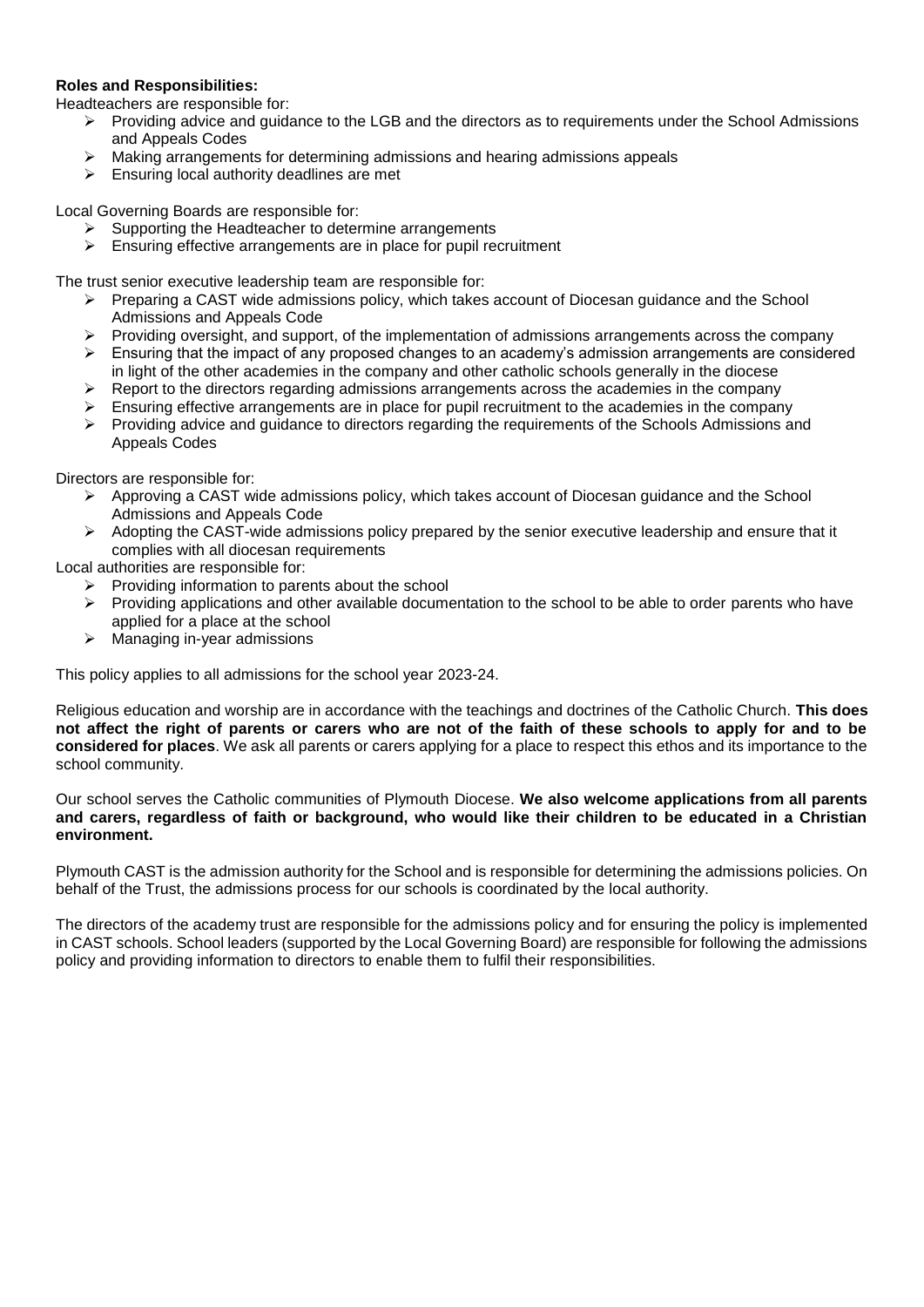<span id="page-2-0"></span>**Key Information -** for explanatory notes, see [Appendix A](#page-9-0)

| <b>Rey information -</b> for explanatory notes, see Appendix A |                                                                        |  |
|----------------------------------------------------------------|------------------------------------------------------------------------|--|
| Policy consultation period                                     | 1 November 2021 to 7 January 2022                                      |  |
| Policy determined on                                           | 28 February 2022                                                       |  |
| Policy contact name and position                               | Kevin Butlin - Director of Education                                   |  |
| Amendments after determination                                 |                                                                        |  |
|                                                                |                                                                        |  |
|                                                                |                                                                        |  |
|                                                                |                                                                        |  |
| Department for Education school                                | 839-3612                                                               |  |
| number                                                         |                                                                        |  |
| Age range                                                      | 4 to 11                                                                |  |
| Type of school                                                 | Academy primary school                                                 |  |
| Admissions authority                                           | Plymouth CAST multi-academy trust                                      |  |
| Normal round intake                                            | Reception                                                              |  |
| Published Admission Number 2023-24                             | 60                                                                     |  |
| Priority for children to another setting                       | N/A <sup>1</sup>                                                       |  |
| Priority for children from another                             | <b>No</b>                                                              |  |
| setting                                                        |                                                                        |  |
| Designated religious character                                 | Yes - Catholic Diocese of Plymouth                                     |  |
| Admissions catchment area                                      | <b>No</b>                                                              |  |
| School uniform                                                 | Yes                                                                    |  |
| <b>Application Form</b>                                        | School admissions (bcpcouncil.gov.uk) with a paper form available      |  |
|                                                                | by calling 01202 123222 or from the school office                      |  |
| Supplementary Information Form                                 | Yes - only to be used for faith priority. See below                    |  |
|                                                                | Yes - only to be used for the exceptional need criterion. See below    |  |
|                                                                | Yes - only to be used for children of staff priority. See below        |  |
| <b>Key Dates Normal round</b>                                  |                                                                        |  |
| When to apply                                                  | 1 September 2022 to the National Closing Date which is 15 January 2023 |  |
| Decision                                                       | National Offer Date which is 17 April 2023                             |  |

| Decision                    | National Offer Date which is 17 April 2023                              |  |
|-----------------------------|-------------------------------------------------------------------------|--|
| When to appeal              | From 22 May 2023 or from 20 school days after the refusal, whichever is |  |
|                             | later <sup>2</sup>                                                      |  |
| Deadline to submit appeal   | 31 May 2023                                                             |  |
| Deadline to hear appeal     | 28 July 2023 <sup>3</sup>                                               |  |
| Key Dates In-Year admission |                                                                         |  |
| When to apply               | from 1 June 2023 for Year Groups 1 to 6                                 |  |
|                             | from 1 September 2023 for Reception                                     |  |
| <b>Decision</b>             | within 10 school days of an application                                 |  |
| When to submit appeal       | from 20 school days after refusal                                       |  |
| Deadline to hear appeal     | within 30 school days of the form being submitted                       |  |

Plymouth CAST Multi-Academy Trust 01752 686710 [admin@plymouthcast.org.uk](mailto:admin@plymouthcast.org.uk) Diocese of Plymouth 01364 645390 [www.plymouth-diocese.org.uk/](http://www.plymouth-diocese.org.uk/) Churches Together in England 020 7529 8131 [www.cte.org.uk](http://www.cte.org.uk/) Churches Together in Wales 03300 169860 [www.cytun.co.uk](http://www.cytun.co.uk/) BCP Admissions Team 01202 123 222 [cis@bcpcouncil.gov.uk.](mailto:cis@bcpcouncil.gov.uk) BCP Council policies, information and admissions application forms [www.bcpcouncil.gov.uk/Schools-and-learning/School-policies/School-policies.aspx](http://www.bcpcouncil.gov.uk/Schools-and-learning/School-policies/School-policies.aspx) School Admissions Appeals [www.bcpcouncil.gov.uk/Schools-and-learning/School-appeals/School-admission-appeals.aspx](http://www.bcpcouncil.gov.uk/Schools-and-learning/School-appeals/School-admission-appeals.aspx)

<sup>3</sup> Where possible, appeals that are submitted after 31 May will be heard by 28 July. If that is not possible, they will be heard within 30 school days of the appeal form being submitted.

l <sup>1</sup> Under the policy for 2022-23. It is for the linked secondary school to decide whether to give priority in its admissions policy. That can change from one year to the next, following public consultation.

<sup>&</sup>lt;sup>2</sup> Appeals can be submitted sooner than this but appellants must be allowed 20 school days to prepare a written case if they wish.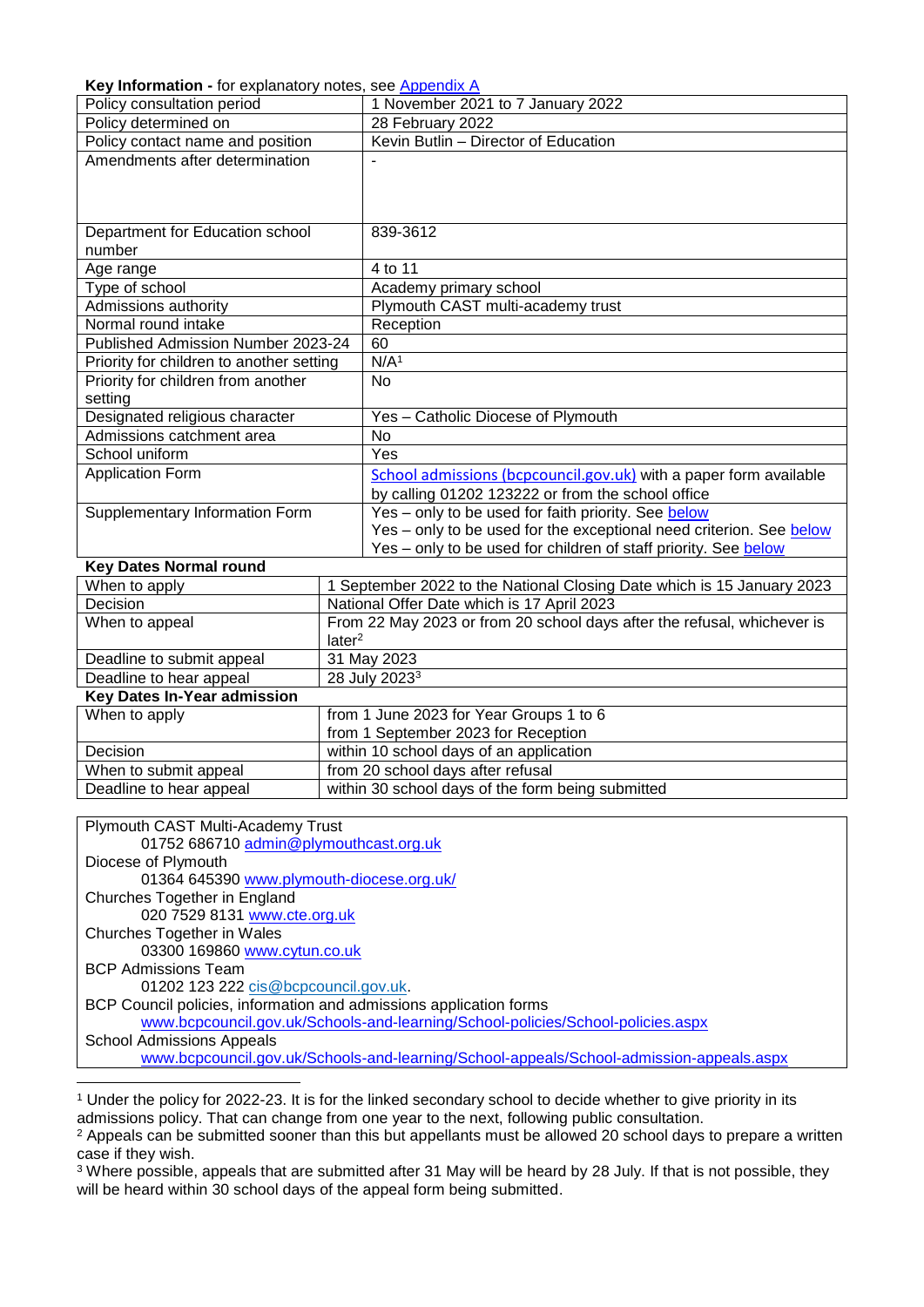BCP Education Transport Team [www.bcpcouncil.gov.uk/Schools-and-learning/School-transport/School-transport.aspx](http://www.bcpcouncil.gov.uk/Schools-and-learning/School-transport/School-transport.aspx) Children's Education Advisory Service – advice for service families [RC-DCS-HQ-CEAS@mod.gov.uk](mailto:RC-DCS-HQ-CEAS@mod.gov.uk)  The Department for Education (DfE) 0870 000 2288 [www.education.gov.uk](http://www.education.gov.uk/) Office of the Schools Adjudicator 01325 735303 [www.education.gov.uk/schoolsadjudicator](http://www.education.gov.uk/schoolsadjudicator)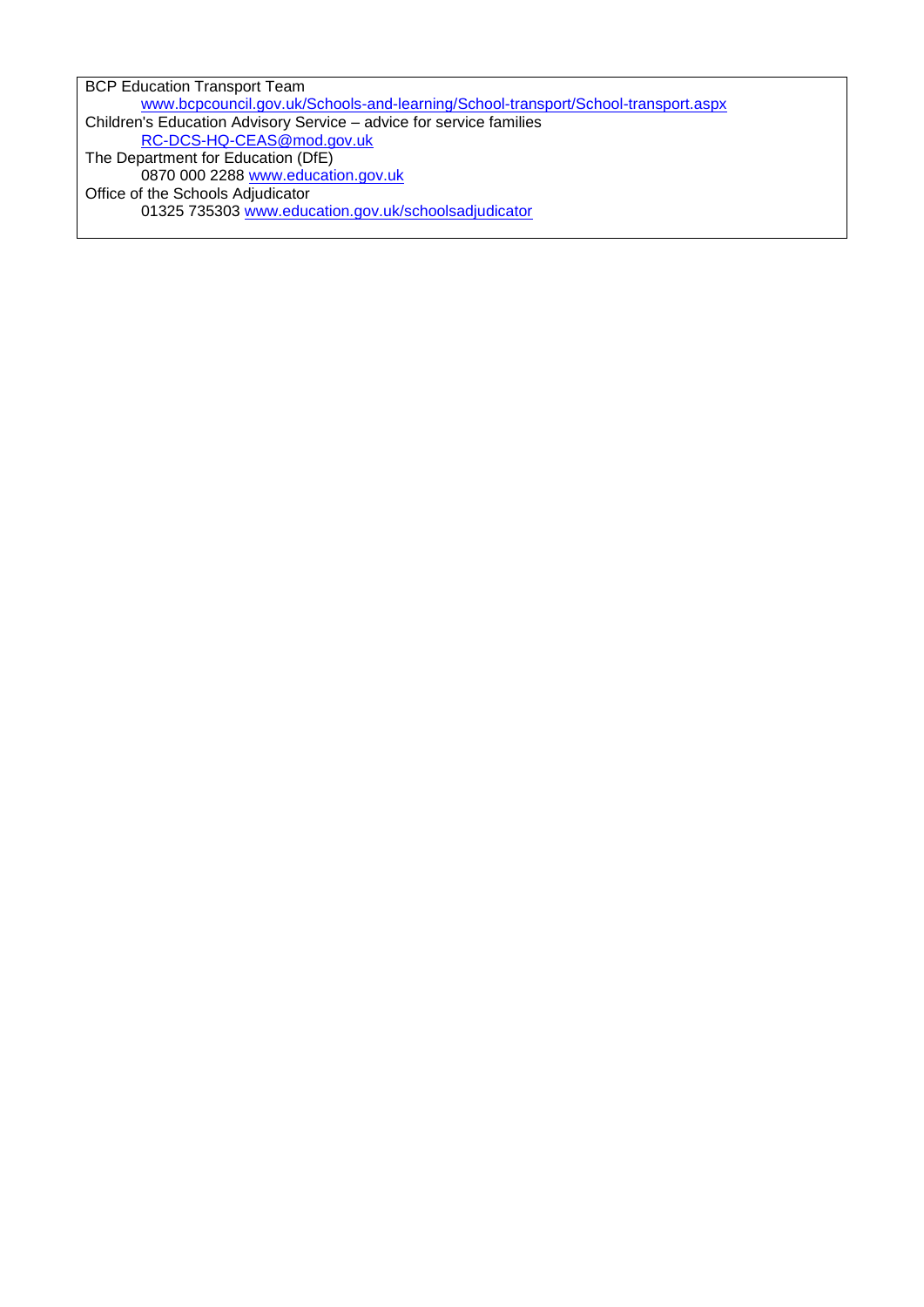#### **Oversubscription Criteria**

 $\overline{\phantom{a}}$ 

To be used only when there are more applications for places than there are places available. A child whose Education, Health and Care Plan names the school will be admitted without regard for these criteria.

- **1. Looked after children<sup>4</sup> and children who were previously looked after but immediately after being looked after became subject to adoption, a child arrangements order, or special guardianship order<sup>5</sup> including those who appear to the admission authority to have been in state care outside England and ceased to be in state care as a result of being adopted.**
- **2. Priority will next be given to children based on their exceptional medical or social needs<sup>6</sup> or those of their parents.<sup>7</sup>**
- **3. Priority will next be given to children who are Baptised Catholic.<sup>8</sup>**
- **4. Priority will next be given to children who are siblings<sup>9</sup> of pupils on roll at this school.**
- **5. Priority will next be given to children who are members of other Christian denominations,<sup>10</sup> who regularly attend<sup>11</sup> a Christian church or whose membership is evidenced by a minister of religion.**
- **6. Priority will next be given to children of members of staff<sup>12</sup> who have been employed at this school for more than two years or recruited within the past two years to fill a vacancy for which there was a skills shortage.**
- **7. Priority will next be given to other children.**

<sup>6</sup> To request this priority, the application must be accompanied by a completed Supplementary Information Form [for Exceptional Need](file:///C:/Users/andrew.brent/AppData/Local/Microsoft/Windows/INetCache/Content.Outlook/UQ6WYLIE/Plymouth%20CAST%20draft%20criteria%202023.docx%23sifexceptional) which will include evidence, from a medical specialist or social worker of the need and why the child must attend this school rather than any other, based on the needs or either the child or parent or of both. If evidence is not submitted to the with the application, exceptional need will not be considered.

 $7$  A parent is any person who has parental responsibility or care of the child. When we say parent, we also mean carer or guardian. Applications do not require both parents to agree on the preference for school.

<sup>8</sup> A child baptised in the Catholic church, evidenced by a completed [Faith Supplementary information Form](file:///C:/Users/andrew.brent/AppData/Local/Microsoft/Windows/INetCache/Content.Outlook/UQ6WYLIE/Plymouth%20CAST%20draft%20criteria%202023.docx%23siffaith) <sup>9</sup> Sibling' means a natural brother or sister, a half brother or sister, a legally adopted brother or sister or halfbrother or sister, a step brother or sister or other child living in the same household as part of a single-family unit at the date of their application for a place. Siblings are those on roll in Reception to Year 6 or with a formal offer of admission to those year groups.

<sup>10</sup> 'Children of other Christian denominations' means children who belong to other churches and ecclesial communities which acknowledge God's revelation in Christ, confess the Lord Jesus Christ as God and Saviour according to the Scriptures and, in obedience to God's will and in the power of the Holy Spirit commit themselves: to seek a deepening of their communion with Christ and with one another in the Church, which is his body; and to fulfil their mission to proclaim the Gospel by common witness and service to the world to the glory of the one God, Father, Son and Holy Spirit. An ecclesial community which, on principle, has no credal statements in its tradition is included if it manifests faith in Christ as witnessed to in the Scriptures and is committed to working in the spirit of the above. All members of Churches Together in England (CTE) and Churches Together in Wales (CYTUN) are deemed to be included in the above definition, as are all other churches and ecclesial communities that are in membership of any local Churches Together Group (by whatever title) on the above basis. Evidence will be by a completed [Faith Supplementary information Form](file:///C:/Users/andrew.brent/AppData/Local/Microsoft/Windows/INetCache/Content.Outlook/UQ6WYLIE/Plymouth%20CAST%20draft%20criteria%202023.docx%23siffaith)

<sup>11</sup> To regularly attend, the child attends church services on at least a monthly basis, and for a minimum period of two years immediately prior to the application being made. In the event that during the period specified for attendance at worship the church has been closed for public worship and has not provided alternative premises for that worship, the requirements of these [admissions] arrangements in relation to attendance will only apply to the period when the church or alternative premises have been available for public worship.

 $12$  This will be any salaried person employed at this school. Where the duties of a member of staff are undertaken at different schools, there will be admissions priority only at one school. This will be at the member of staff's base school, where he or she undertakes duties for the majority of the time. Where that cannot be identified, priority will be at the school where he or she expects to work for most of the time in the current academic year. All members of staff are an important part of the school community. This includes members of staff employed by a third party, whose duties are solely at the school.

<sup>4</sup> These children are Looked After by or provided with accommodation in the exercise of its functions (see the Children Act 1989 section 22(1)) by a local authority.

<sup>5</sup> An adoption order is an order under the Adoption Act 1976 (see Section 12 adoption orders) and children who were adopted under the Adoption and Children Act 2002 (see Section 46 adoption orders). A 'child arrangements order' is an order settling the arrangements to be made as to the person with whom the child is to live under Section 8 of the Children Act 1989 as amended by Section 14 of the Children and Families Act 2014. Section 14A of the Children Act 1989 defines a 'special guardianship order' as an order appointing one or more individuals to be a child's special guardian (or special guardians).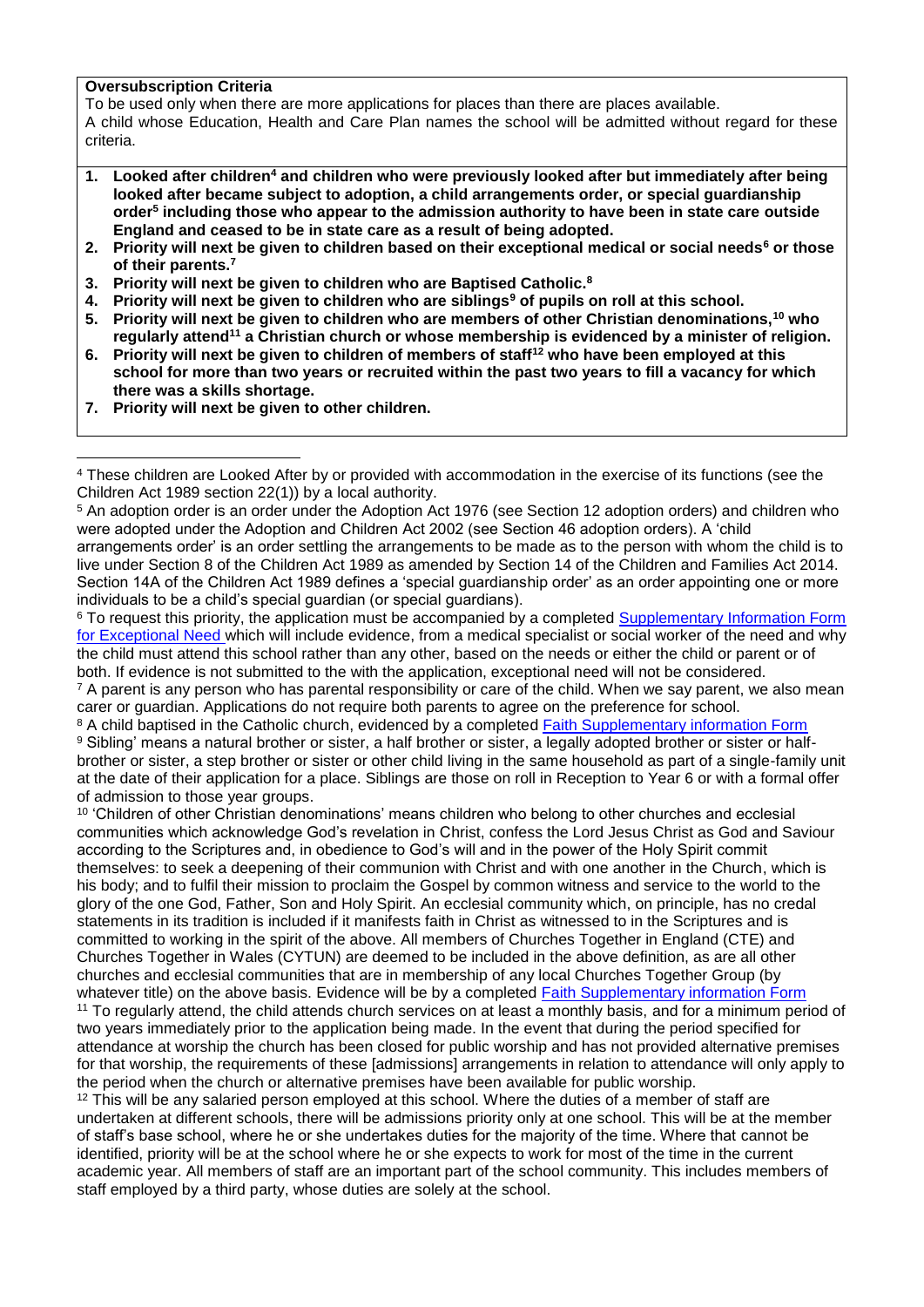[Tiebreaker](#page-15-0) – to prioritise applications in the same oversubscription criterion:

- a) straight-line distance from home to school and then,
- b) where distances are equal (within 1/10 metre) an electronic list randomiser will be used.

#### **School Admissions Policies**

Every school must have an admissions policy for each academic year. The admission authority must ensure that the practices and criteria used to decide on the allocation of school places are fair, clear and objective.

This policy is written to comply with the mandatory requirements of th[e School Admissions Code 2021,](https://www.gov.uk/government/publications/school-admissions-code--2) the [School](https://www.gov.uk/government/publications/school-admissions-appeals-code)  [Admissions Appeals Code 2012](https://www.gov.uk/government/publications/school-admissions-appeals-code) and all other relevant legislation so that:

- Parents know they must apply for a place and how and when to apply
- Parents know what will happen after they apply
- It is clear to all, including our school community, how many places are available
- Our school community understands our admission procedures
- We are committed to a fair, consistent and transparent admissions process

It should be read along with BCP Council's [Parents' Guide,](https://www.bcpcouncil.gov.uk/Schools-and-learning/School-admissions/Parents-guide-to-school-admissions/Parents-guide-to-school-admissions.aspx) its [Co-ordinated Admissions Schemes,](https://www.bcpcouncil.gov.uk/Schools-and-learning/School-policies/School-policies.aspx) its [Fair Access](https://www.bcpcouncil.gov.uk/Schools-and-learning/School-policies/School-policies.aspx)  [Protocol](https://www.bcpcouncil.gov.uk/Schools-and-learning/School-policies/School-policies.aspx) and its [Education Transport Policy.](https://www.bcpcouncil.gov.uk/Schools-and-learning/School-transport/School-transport.aspx)

Once an admissions policy is determined, it can't be amended except where it is permitted or required under the terms of the Admissions Code. Any amendments will be detailed in the Key Information section above.

#### **How to apply for admission – at the normal round**

Parents apply for a place by completing the Common Application Form that is issued by the Local Authority (LA) where the child lives. For residents of another council area (including Somerset and Bournemouth, Christchurch and Poole), parents must use the Common Application Form provided locally. This will be forwarded to Dorset Council.

There is a National Closing date for applications. Applications can be submitted after this but will be considered as late, after all timely applications unless the parent can demonstrate that he or she was unable to apply on time.

Applications for normal round admission are managed under BCP's [Primary Co-ordinated Admissions Scheme.](https://www.bcpcouncil.gov.uk/Schools-and-learning/School-policies/School-policies.aspx) Decisions will be sent to parents on the National Offer Day by the Council where the child lives.

#### **How to apply for admission – in-year to any Year Group**

This school will participate in BCP Council's [In-Year Co-ordinated Admissions Scheme](https://www.bcpcouncil.gov.uk/Schools-and-learning/School-policies/School-policies.aspx) for 2023-24 After the normal round intake, parents apply for a place at this school by completing the LA Common Application Form, regardless of where the child lives. This is available at [https://www.bcpcouncil.gov.uk/Schools-and](https://www.bcpcouncil.gov.uk/Schools-and-learning/School-admissions/School-admissions.aspx)[learning/School-admissions/School-admissions.aspx](https://www.bcpcouncil.gov.uk/Schools-and-learning/School-admissions/School-admissions.aspx) or by calling the LA for a paper version.

Applications can be made at any time after the Year Group has started<sup>13</sup> but will not be processed sooner than 8 school weeks before the place is required.<sup>14</sup> They will be considered in date order with all those received at the school or by the School Admissions Team each day considered together.

The responsibility for decisions lies with the admissions authority for the school which may meet virtually (for example by conference call). Decision-making cannot be made by a single individual. Decisions will be sent to parents by the School Admissions Team.

The school will notify the LA of numbers on roll in the school within 2 school days when requested to do so. This enables the LA to be able to advise parents. When notified of an application, we will give the view of the school on whether a place should be offered within 5 school days. This is to ensure that a decision can be communicated to the parent within 15 school days.<sup>15</sup>

 $\overline{a}$ 

<sup>&</sup>lt;sup>13</sup> This means after 1 September of the Reception year, even if admission is deferred.

<sup>14</sup> This will be 16 school weeks in advance for children of UK service personnel.

<sup>15</sup> School Admissions Code 2021 section 2.28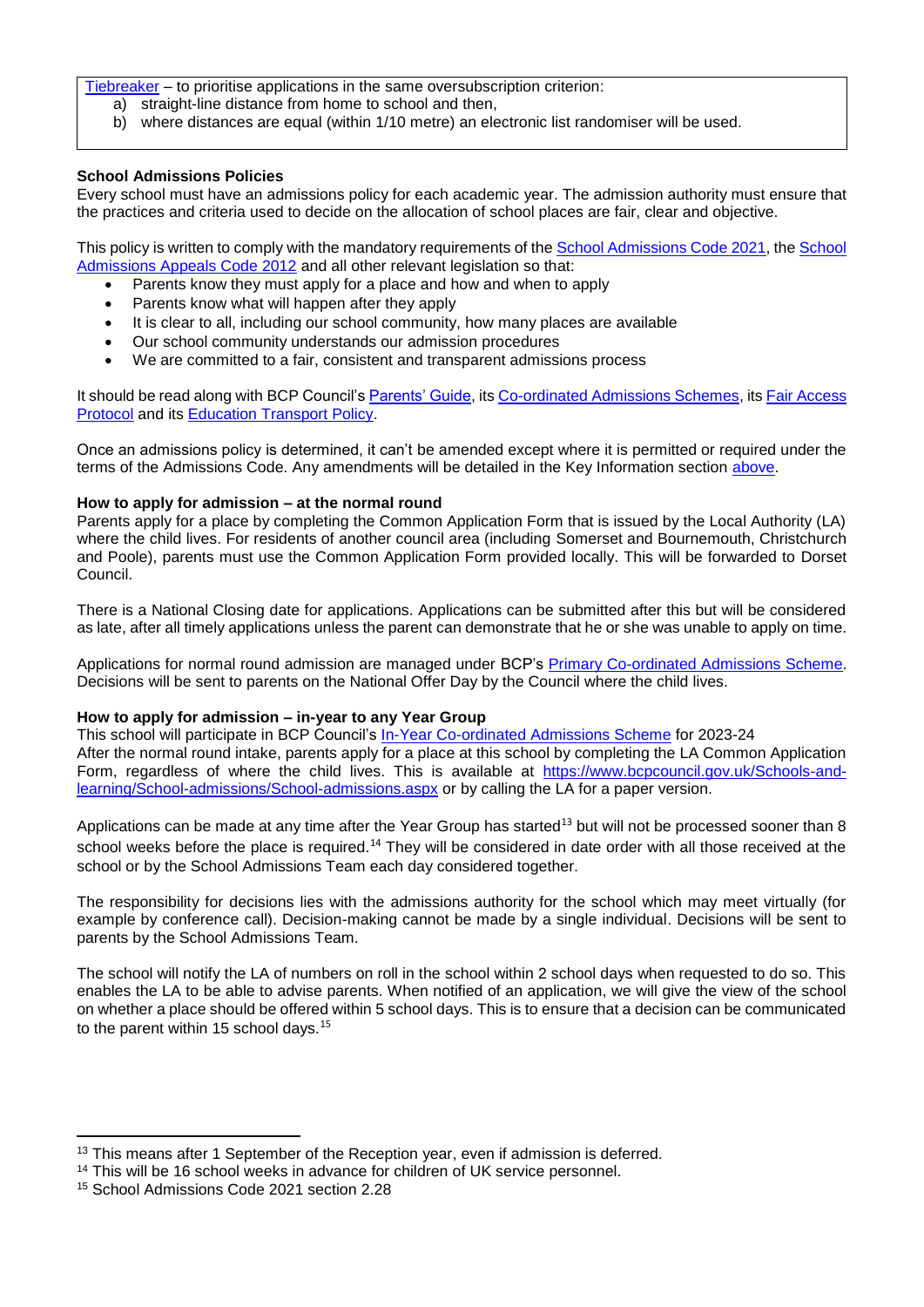#### **Appeals against a refusal to admit a child**

Parents will have the right of appeal against a decision to refuse admission to a Panel that is independent of the school admission authority and the LA.<sup>16</sup>

An appeal for a place in Reception, Year 1 or Year 2 may be subject to Key Stage One or Infant Class Size Legislation. This limits the number of children in a Reception, Year 1 or Year 2 class (or a class where most children are aged 5, 6 or 7 years) to 30 children for each teacher. Key Stage One appeals are a more limited process which review the original decision to refuse admission rather than an appeal against the refusal in the light of additional circumstances.

The Appeal Panel will decide whether an additional child would breach the legal maximum of 30 children in a Key Stage 1 class with one teacher, whether the admission arrangements for the school and LA were lawful and had been applied correctly and whether it was a reasonable decision to refuse the application in the circumstances that were known at the time the original decision to refuse was made.

There are limited exceptions which would allow a school to exceed 30 children in a Key Stage One class.

#### **Admission of children outside their normal age group**

Parents may request that their child is admitted outside their normal age group. They should include a request with their application, specifying why admission out of normal year group is being requested. We<sup>17</sup> will decide based on the circumstances of the case and in the best interests of the child concerned. We will ask parents to provide as much supporting evidence as they wish to say why they are requesting admission outside the normal age group for a child. We will consider:

- the parent's views;
- the views of the school's head teacher;
- information about the child's academic, social and emotional development submitted by the parent;
- information about the child's medical history and the views of a relevant medical professional submitted by the parent;
- whether the child has previously been educated out of their normal age group;
- guidance from the Department for Education on the admission of summer-born children to Reception;
- whether the child may have fallen into a lower age group if it were not for being born prematurely.

Parents should consider the implications of a child being taught out of the normal age group. Any school the child later moves on to will not be obliged to continue to educate their child out of the normal age group.

We will reach a decision on which Year Group is appropriate for the child. We will then reach a decision whether a place can be offered as it would for any application in that Year Group. Where we don't agree to early admission it will be our view that this is not a suitable school for the child at that age.

#### **Delayed Admission to Reception**

l

Delayed admission is where a summer-born child delays admission into a Reception class until the start of the September after the **fifth** birthday and not the September after the **fourth** birthday. This means admission would be out of the normal age group. A summer-born child is one whose birthday is between 1 April and 31 August.

Parents of summer-born children can request that admission to Reception is delayed to the following academic year - the start of the next September term will be when the child reaches compulsory school age. We invite parents to visit the school so that we can explain the provision that is on offer to children in our Reception class, how it is tailored to meet the needs of the youngest children and how their needs will be met as they move through the school. This is an opportunity to discuss any concerns parents have about the child's readiness for school. Children in Reception and in an Early Years setting all receive the Early Years Foundation Stage curriculum which is largely play-based learning.

As with any request for admission outside a child's normal age group, the admissions authority will have two decisions to make:

1. it must first decide on the age group the child should be admitted to

<sup>&</sup>lt;sup>16</sup> Where a child has been permanently excluded from two or more schools there is no need for an admission authority to comply with parental preference for a period of two years from the last exclusion.

<sup>&</sup>lt;sup>17</sup> This means the admissions authority for the school. Some functions may be delegated to a committee or to officers within the LA.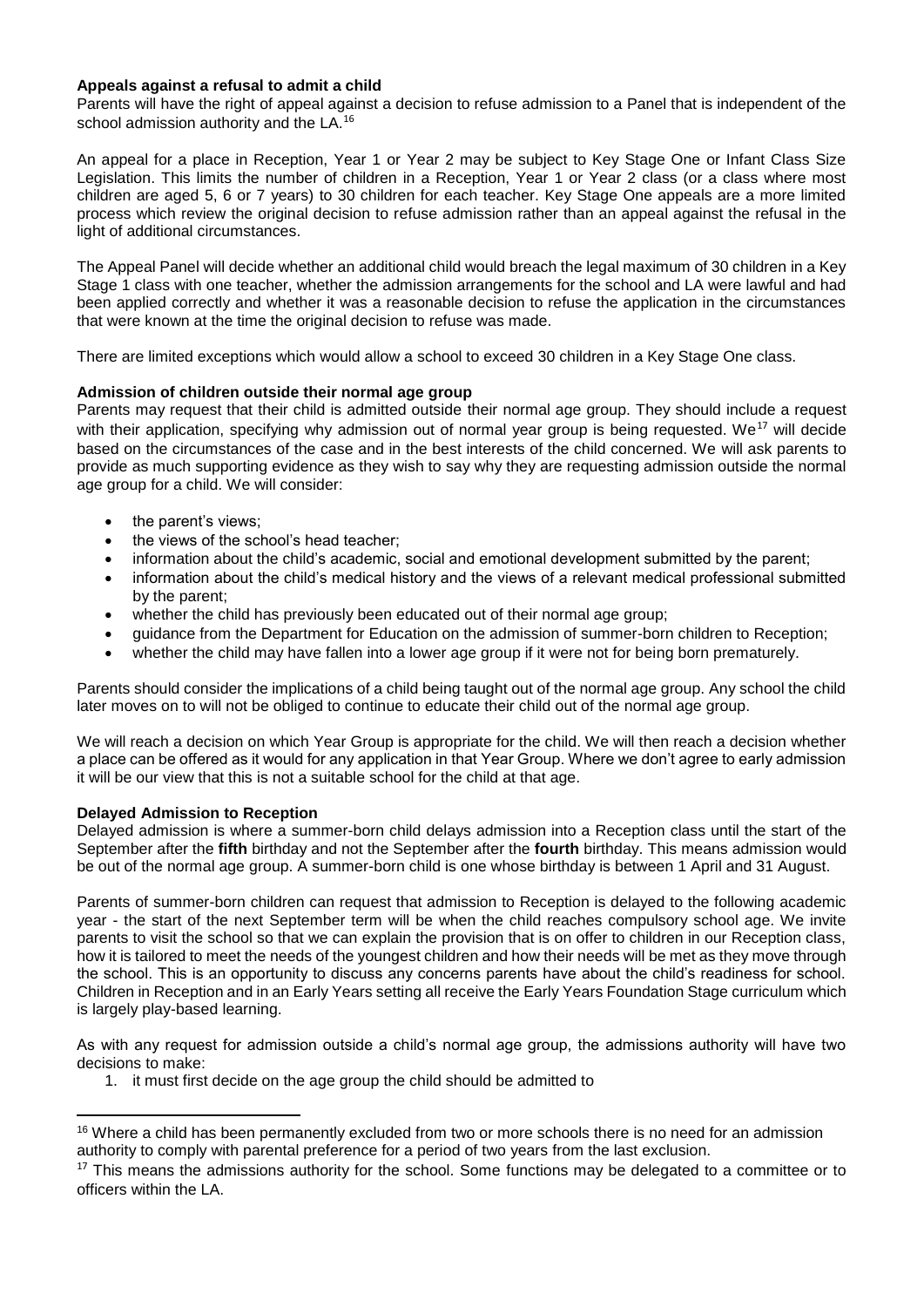2. it then decides whether a place can be offered in that age group.

It can be difficult to reach a decision about the appropriate age group for a child more than a year in advance of admission as it will not be easy to assess how the child will develop in that time. Therefore, it will be helpful for parents to provide as much information on the child as possible, particularly with any relevant professional social or medical evidence.

The process for this school is that the parent is encouraged to make an application for the child's normal age group at the usual time and make a request for delayed admission at the same time. This enables school admission authorities to reach a decision on age group before the national offer day. If the request is agreed, the application can be withdrawn by the parent before a place is offered and the parent will then make a fresh application in the next normal admissions round. If the request is refused, it is for the parent to decide whether to continue with an application for the normal age group OR to withdraw from that process and make an in-year application for admission to Year One for the following September. It may be that the admissions authority for another school agrees to delayed admission there, in which case the parent may pursue that option.

In reaching a decision, we will consider the circumstances of the case as we would with any request for admission outside the normal age group. Our decision will be made in the best interests of the child and will be set out in writing for the parent. We recognise, along with the Department for Education, that requests for delayed admission to Reception differ from other requests for admission outside the normal age group as it is only in these circumstances that a child is being admitted to school for the first time. Delayed admission is not an opportunity for a child to retake the Reception year or an additional opportunity to seek admission here.<sup>18</sup>

There is no right of appeal if a parent is offered a place, but it is not in the year group they would like. They may make a complaint through the school's complaints procedure if they are unhappy with a decision.

#### **Deferred Admission in Reception**

Places for normal round admission are offered for full-time admission at the beginning of the September term after a child's fourth birthday. That is before children reach compulsory school age.

Deferred admission is where a child puts off admission into a Reception class until later in the same academic year until the start of the term after the **fifth** birthday. All parents have a right to defer the date their child is admitted, or to take the place up part-time, until the child reaches compulsory schooling age.

Parents are encouraged to discuss deferred or part-time admission with the school and any other professionals working with them.

Provided a parent informs a school that the place is to be deferred to the beginning of the spring or summer term, it will be held open until then. Places can be deferred beyond the start of the spring term or the summer term, depending on the child's birthdate. Please see the table below:

| Child's fifth birthday         | Can defer admission or attend part-time until the start of term in |
|--------------------------------|--------------------------------------------------------------------|
| 1 September - 31 December 2023 | January 2024                                                       |
| 1 January - 31 March 2024      | January 2024                                                       |
|                                | OR April 2024                                                      |
| 1 April – 31 August 2024       | January 2024                                                       |
|                                | OR April 2024                                                      |
|                                | OR September 2024 by making a fresh application for a Year 1 place |
|                                | (from June 2024) or making a fresh normal round application for    |
|                                | Reception in 2024-25                                               |

#### **Options for Admission for Reception**

 $\overline{\phantom{a}}$ 

Children who are below statutory age are entitled to a school place. This is in Reception from the September term on or after the  $4<sup>th</sup>$  birthday. At this point, parents have the following options:

- To start full-time at the beginning of the September term.
- To start part-time at the beginning of term up to and no later than the end of the term before the 5<sup>th</sup>

<sup>&</sup>lt;sup>18</sup> Requests for delayed admission will not be considered where a child has attended in a school Reception class for more than a half-term. This allows time for parents who are unsure about a child's readiness for school to try Reception. After half a term in school, we consider that a parent has taken up the child's offer of admission into school and we would not agree to delayed admission.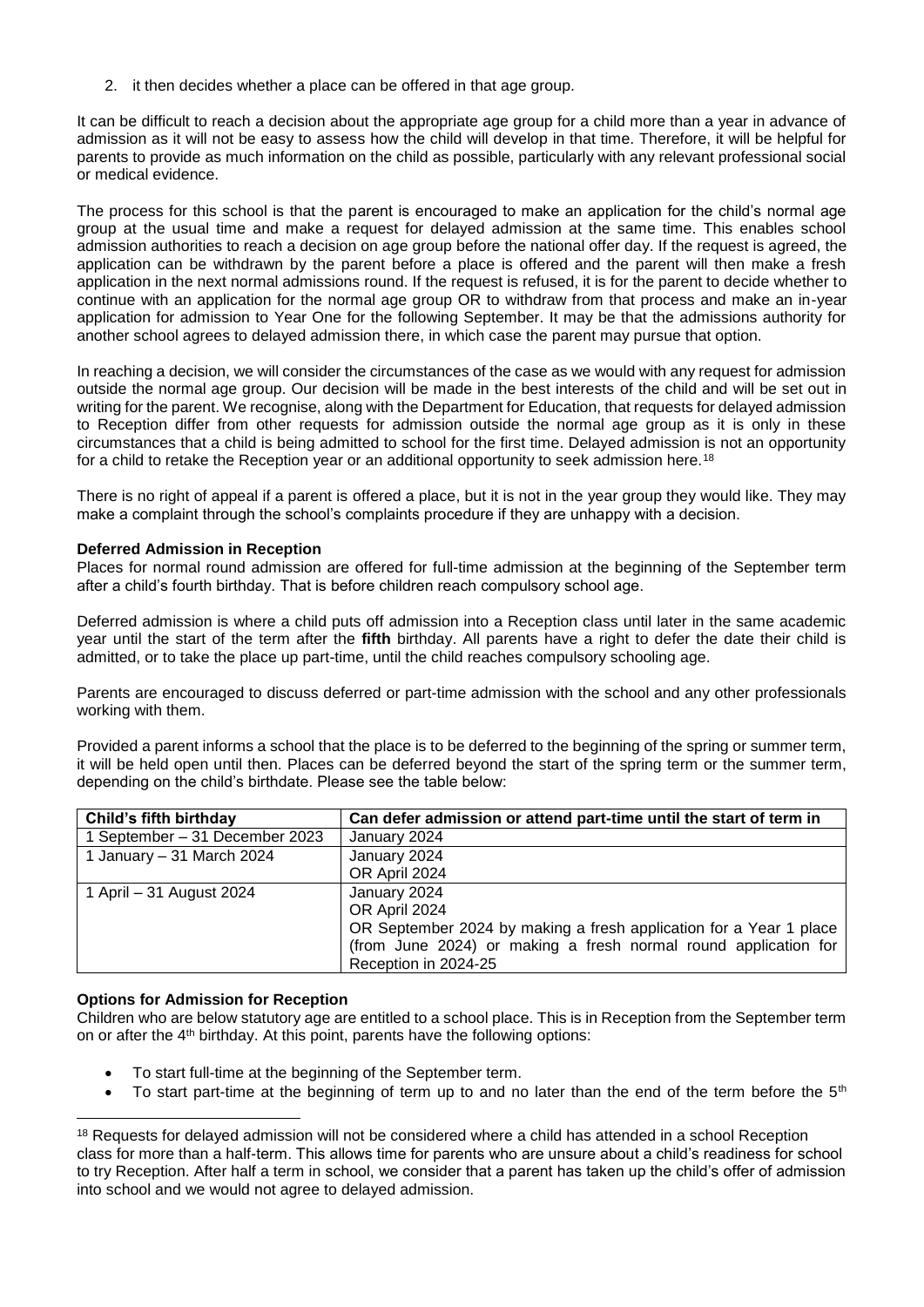birthday.

- $\bullet$  To defer admission within the Reception year to the beginning of term on or after the 5<sup>th</sup> birthday.
- To delay admission to the start of the September term of the next academic year (for summer-born children only).

Parents can choose to accept the offer of admission into Reception for part-time rather than full-time attendance until the child is of compulsory school age. It is for the school to decide what the part-time offer is and it is for the parent to decide whether to accept that part-time offer, for attendance to be full-time or for the offer of a place to be declined. Details of our part-time offer are available from the school office or on the school website.

#### **Emergency arrangements**

In the event that a local, regional or national public health lockdown is imposed, school admission and appeals arrangements may operate to amended timescales or under emergency regulations. Wherever possible, admission applications will continue to be processed under the terms of the In-Year Co-ordinated Admissions Scheme so that parents are not disadvantaged. Places will be held open until it is practical and safe for children to attend on site. Remote learning will be made available as for existing pupils although we recognise that in some circumstances, a parent may feel it is expedient to take up remote learning from the current school on a temporary basis.

Provision may be available for vulnerable and key worker children on site or at an alternative setting, according to circumstances at that time.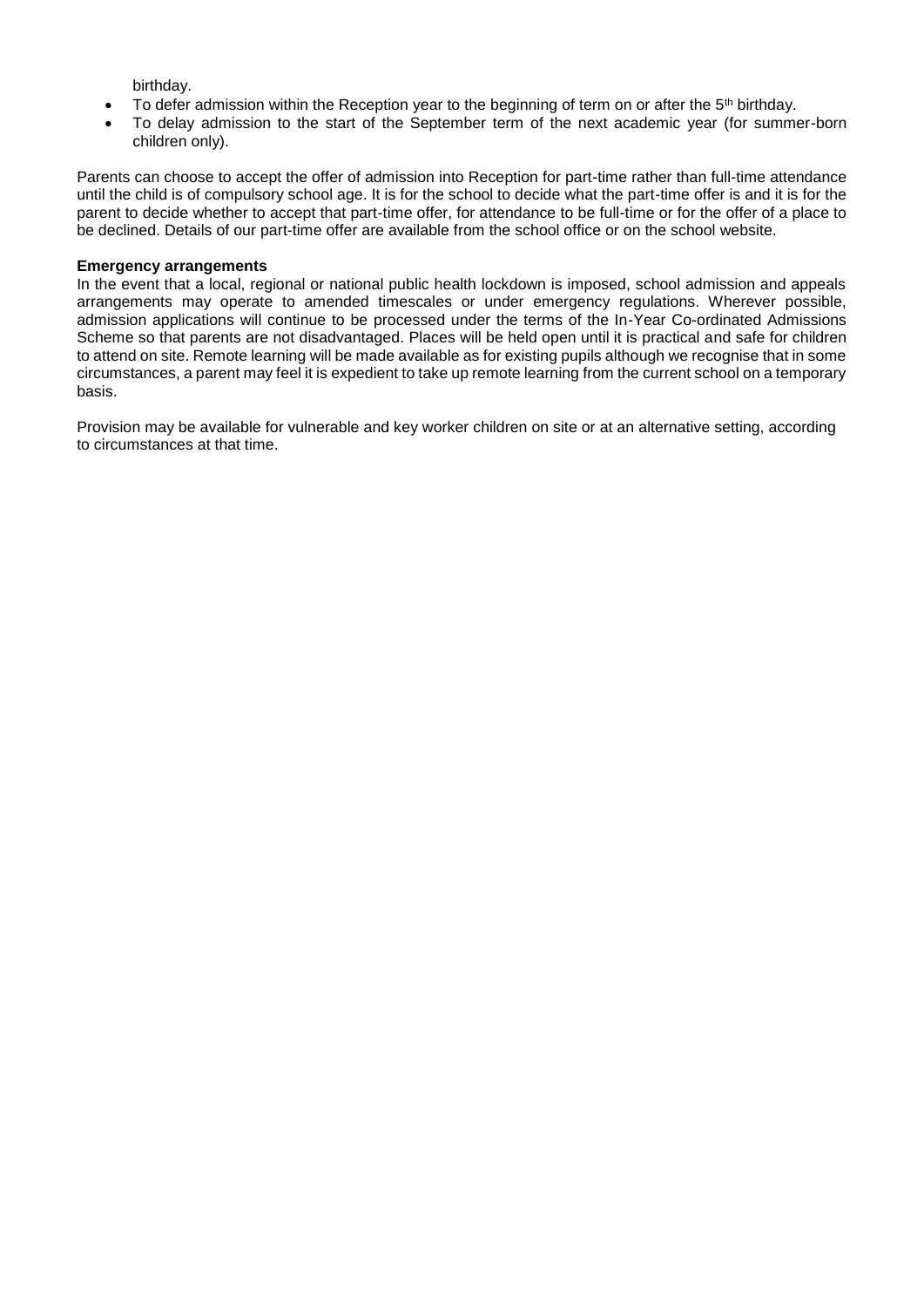<span id="page-9-0"></span>

| Appendix A - Explanatory notes. The oversubscription criteria for this school are detailed above. Further<br>information can be found in BCP Council's Parents' Guide |                                                                                                                                                                                                                                                                                                                                                                                                                         |  |
|-----------------------------------------------------------------------------------------------------------------------------------------------------------------------|-------------------------------------------------------------------------------------------------------------------------------------------------------------------------------------------------------------------------------------------------------------------------------------------------------------------------------------------------------------------------------------------------------------------------|--|
| Admission authority                                                                                                                                                   | This is the body with legal responsibility for the admissions policy and decisions in response<br>to applications for admission. This includes proposing, consulting on, determining and<br>publishing the policy. The admission authorities for different types of school are:<br>Academy: the academy trust or multi-academy trust                                                                                    |  |
|                                                                                                                                                                       | Community school: the LA<br>Foundation school: the school's governing board<br>Free school: the academy trust or multi-academy trust<br>Studio school: the academy trust or multi-academy trust<br>University Technical College (UTC): academy trust or multi-academy trust<br>Voluntary Aided school (VA): the school's governing board<br>Voluntary Controlled school (VC): the LA                                    |  |
| <b>Admission Number</b><br>(AN)                                                                                                                                       | The AN is the equivalent of the PAN after the intake year. It is the number of places we<br>expect to be able to provide in the Year Group. It will often be the same as the PAN that<br>was originally determined for that group of children when it first entered the school. It may<br>be increased or decreased in response to changes in demand or in the school's<br>accommodation or organisation. See also PAN. |  |
| Appeal                                                                                                                                                                | When an application is refused, this is very often because we believe it would "prejudice<br>the provision of efficient education or the efficient use of resources". (see the School<br>Standards and Framework Act 1998).                                                                                                                                                                                             |  |
|                                                                                                                                                                       | Any refusal will be in writing and inform the applicant of the<br>reason for refusal<br>right to an appeal to be heard by an independent panel<br>right to a place on a waiting list for vacancies<br>$\bullet$                                                                                                                                                                                                         |  |
|                                                                                                                                                                       | An appeals service is available for all BCP state-funded schools before the BCP<br>Independent School Admissions Appeals Panel. Further information about the process is<br>available from the Appeals Clerk. Appeal papers will either be sent with the refusal letter or<br>can be requested from the LA.                                                                                                             |  |
| <b>Appeals Timetable</b>                                                                                                                                              | The deadline for submitting appeals allows appellants at least 20 school days to prepare<br>and submit a written appeal. The appeal must then be heard within 40 school days for the<br>normal round and within 30 days for in-year admissions.                                                                                                                                                                         |  |
|                                                                                                                                                                       | Allocation date for the normal round Reception intake: Monday 17 April 2023<br>Deadline for appeal forms to be submitted: Wednesday 31 May 2023<br>Appeals will be heard within 40 school days, by: Friday 28 July 2023<br>Where possible, appeals that are submitted after 31 May will be heard by 28 July. If that is<br>not possible, they will be heard within 30 school days of the appeal form being submitted.   |  |
| Application                                                                                                                                                           | For normal round admissions, applications are considered to have been made on the<br>National Closing Date (15 January for all-through, infant, junior and primary schools) or<br>the date when the application was submitted or amended if later.                                                                                                                                                                      |  |
|                                                                                                                                                                       | In-year applications are considered to have been made on the date they are received,<br>including any supporting evidence that is required - for example, a new address or<br>evidence of a Child's in Care status or a Supplementary Information Form.                                                                                                                                                                 |  |
|                                                                                                                                                                       | It is an applicant's responsibility to make sure that the admissions authority or LA is<br>informed about changes to circumstances and eligibility for priority if, for instance, a sibling<br>is taken onto our roll or the home address changes.                                                                                                                                                                      |  |
| <b>Catchment Area</b>                                                                                                                                                 | Many schools operate an admissions catchment area. This is the geographical area that<br>the school is primarily intended to serve. There is a higher admissions priority for children                                                                                                                                                                                                                                  |  |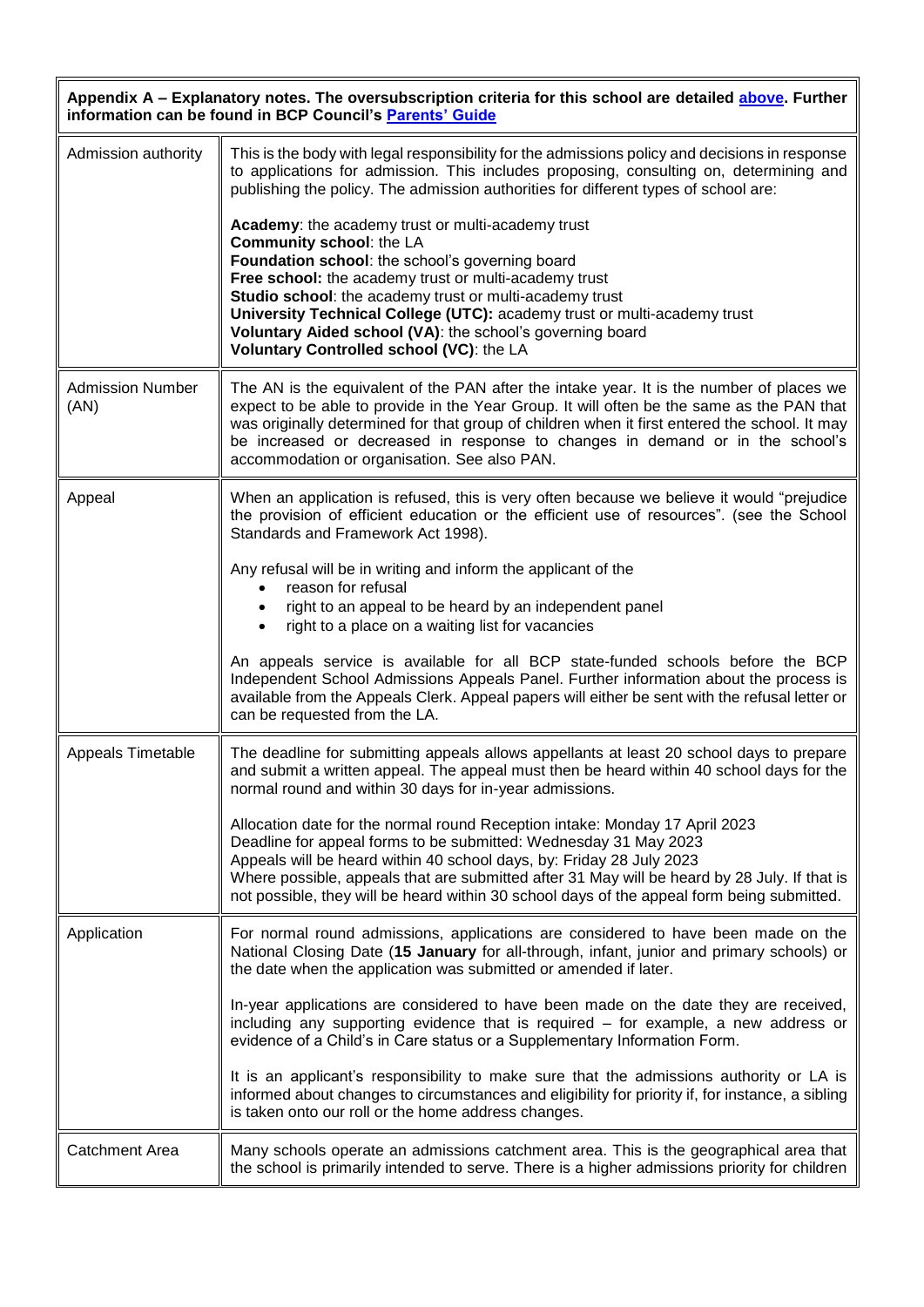|                                                        | who live in it. Living outside a catchment or priority area does not prevent a child from being<br>admitted to the school where there are vacancies. Children living in a residential property<br>split by the boundary line will be considered to be living within the catchment area. The<br>boundary line will then be reviewed for future applicants.                                                                                                                                                                                             |
|--------------------------------------------------------|-------------------------------------------------------------------------------------------------------------------------------------------------------------------------------------------------------------------------------------------------------------------------------------------------------------------------------------------------------------------------------------------------------------------------------------------------------------------------------------------------------------------------------------------------------|
|                                                        | Eligibility for catchment priority where this is part of a school's arrangements is not a<br>guarantee of admission. Oversubscription criteria for this school are detailed above.                                                                                                                                                                                                                                                                                                                                                                    |
| Children adopted<br>from state care<br>outside England | These children must have the same admissions priority as Children in Care. Evidence of<br>having been in state care and then having been adopted will be required. Guidance on what<br>constitutes as state Care in any country will be available from the LA Virtual School.                                                                                                                                                                                                                                                                         |
| Children formerly in<br>Care (Looked After)            | These children were looked after until they were adopted (see the Adoption and Children<br>Act 2002 section 46) or made the subject of a child arrangements order or a special<br>guardianship order (Children Act section 14A). Child arrangements orders are defined in<br>s.8 of the Children Act 1989, as amended by s.12 of the Children and Families Act 2014.                                                                                                                                                                                  |
|                                                        | All admissions policies must give priority to Looked After and Previously Looked After<br>Children and those adopted from state care outside of England.                                                                                                                                                                                                                                                                                                                                                                                              |
|                                                        | Eligibility for looked after or formerly looked after priority is not a guarantee of admission<br>although there is a presumption in favour of admission in most circumstances.<br>Oversubscription criteria for this school are detailed above.                                                                                                                                                                                                                                                                                                      |
| Chronological Year<br>Group                            | This is the group of children usually taught together according to their date of birth. Children<br>born between 1 September and 31 August have the same chronological Year Group. This<br>is sometimes called the normal age group.                                                                                                                                                                                                                                                                                                                  |
| Common Application<br>Form                             | This is the name for the application form provided by the LA and must be used for any<br>normal round admissions application. The form provided by the LA where the child lives<br>must be used, regardless of where the school is.                                                                                                                                                                                                                                                                                                                   |
|                                                        | <b>BCP</b><br>online<br>The<br>large<br>majority<br>of<br>applications<br>in<br>submitted<br>are<br>at<br>https://www.bcpcouncil.gov.uk/Schools-and-learning/School-admissions/Apply-for-a-<br>school-place/Apply-for-a-primary-infant-or-first-school-place.aspx                                                                                                                                                                                                                                                                                     |
| <b>Compulsory School</b><br>Age                        | Children reach compulsory school age and must be in full-time education on the prescribed<br>day following their 5th birthday (or on their fifth birthday if it falls on a prescribed day). The<br>prescribed days are 31 August, 31 December and 31 March.                                                                                                                                                                                                                                                                                           |
|                                                        | Children are no longer of compulsory school age when they reach the School Leaving Age;<br>the last Friday in the June of the academic year during which a child has their 16th birthday.                                                                                                                                                                                                                                                                                                                                                             |
| Delayed admission                                      | Parents of summer-born children can request that their child's admission to Reception class<br>is delayed from the September after the fourth birthday to the September after the fifth<br>birthday which is the point at which they are required to be in suitable education. The<br>decision rests with the admissions authority for a school and must be made in the best<br>interests of the child. Where it is agreed, the parent must then make an application for<br>admission in the appropriate normal round alongside all other applicants. |
|                                                        | As delayed admission children are then out of their chronological year group, parents<br>should make contact with schools in good time before transfers to make a similar request<br>to be admitted to that school out of the chronological year group: for in-year moves or<br>normal round admission to junior schools, secondary school or otherwise. The admission<br>authorities for other schools must take into account the child's school history but are not<br>bound by the decision to agree delayed admission previously taken.           |
|                                                        | Delayed admission should not be confused with deferred admission which involves putting<br>off admission to the Reception class within the same academic year. Deferred admission<br>children remain in their chronological year group.                                                                                                                                                                                                                                                                                                               |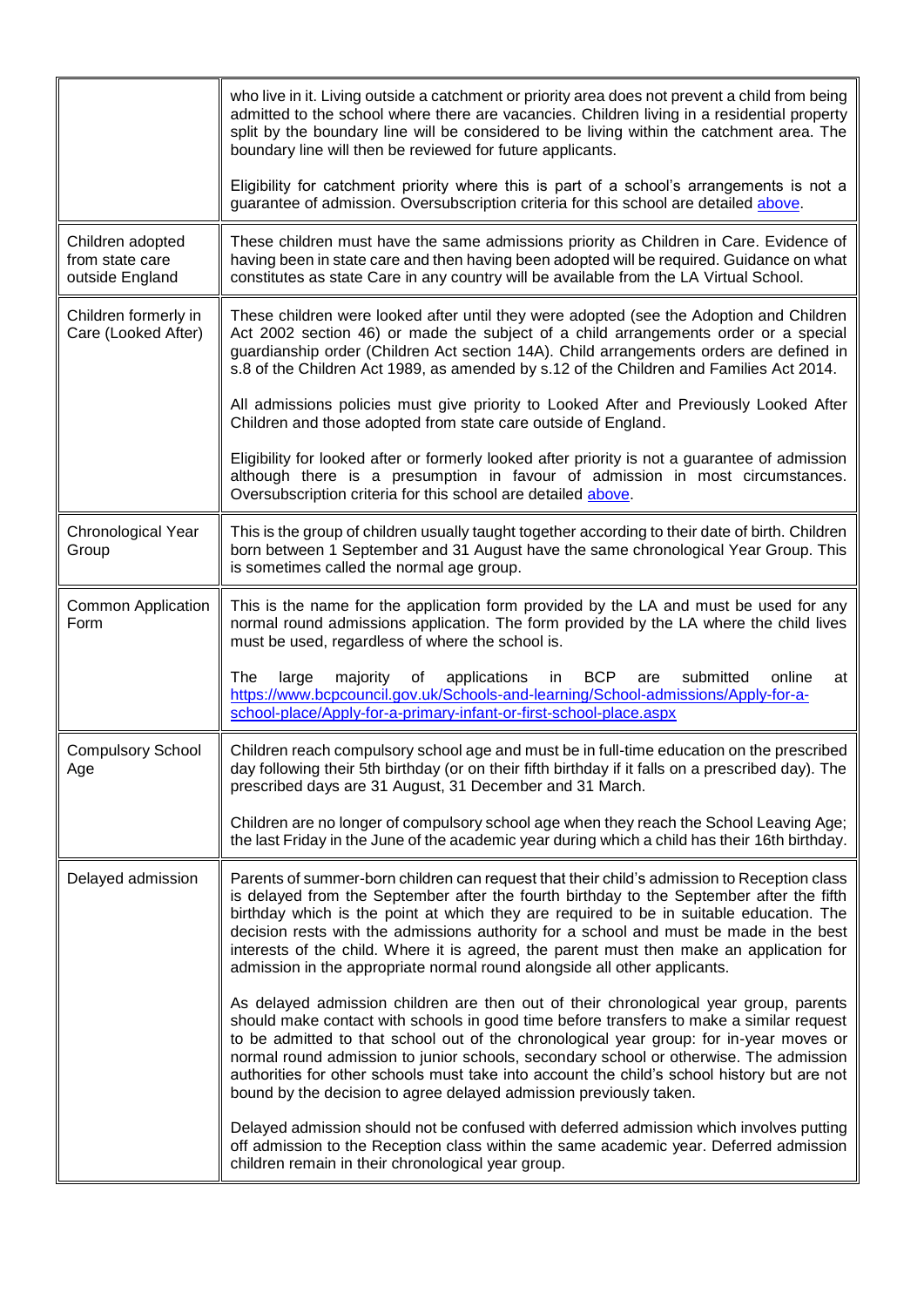|                                                  | Guidance on delayed admission is available from the LA.                                                                                                                                                                                                                                                                                                                                                                                                                                                                                                                                                                                                                              |
|--------------------------------------------------|--------------------------------------------------------------------------------------------------------------------------------------------------------------------------------------------------------------------------------------------------------------------------------------------------------------------------------------------------------------------------------------------------------------------------------------------------------------------------------------------------------------------------------------------------------------------------------------------------------------------------------------------------------------------------------------|
| Distance<br>measurement                          | Measurements for school admissions purposes are straight-line from the main entrance to<br>a child's home (the residential building) to the school on BCP's Geographical Information<br>System,                                                                                                                                                                                                                                                                                                                                                                                                                                                                                      |
|                                                  | Maps can be viewed at https://www.bcpcouncil.gov.uk/Schools-and-learning/School-<br>admissions/School-catchment-areas.aspx                                                                                                                                                                                                                                                                                                                                                                                                                                                                                                                                                           |
| Documentary<br>evidence                          | Once a place has been offered to a child, we may ask for evidence of identity – usually a<br>short birth certificate. This may not be necessary where the child has been on roll at another<br>school in England which can confirm that evidence has been seen at that school.                                                                                                                                                                                                                                                                                                                                                                                                       |
|                                                  | We may also request evidence that a child's address is genuine or that the person who<br>made an application for admission was legally permitted to do so.                                                                                                                                                                                                                                                                                                                                                                                                                                                                                                                           |
| Education, Health<br>and Care Plans              | An Education, Health and Care Plan is a formal document issued by the LA describing a<br>child's additional needs and how they will be provided for in a school. Any child whose<br>EHCP names this school will be admitted. This will reduce the number of places available<br>to other children accordingly. For In-Year admissions, the child will be admitted whether or<br>not we have reached the PAN or other AN for the Year Group.                                                                                                                                                                                                                                          |
|                                                  | Before a Plan is issued or amended the LA will consult with schools and ask whether it<br>considers it could meet the child's needs, as set out in the Plan.                                                                                                                                                                                                                                                                                                                                                                                                                                                                                                                         |
| <b>Education Transport</b>                       | Parents should consider how their child will get to school for the whole of their time on roll.<br>Parents are advised not to rely on lifts, car shares or public service vehicles always being<br>available. Supported transport is provided by the LA for BCP-resident children according to<br>the council's criteria. See BCP's Education Transport Policy for further information.                                                                                                                                                                                                                                                                                              |
|                                                  | Applications for transport must be made direct to the LA where a child lives.                                                                                                                                                                                                                                                                                                                                                                                                                                                                                                                                                                                                        |
|                                                  | A school's admissions straight-line measurement policy does not apply to LA school<br>transport decisions. It is possible that a school is the closest available for admissions<br>purposes, using straight-line measurement, but not the closest school for the purposes of<br>entitlement to free school transport from the LA.                                                                                                                                                                                                                                                                                                                                                    |
|                                                  | Parents who rely on free transport are strongly advised to check whether there is an<br>entitlement with the Education Transport Team before accepting the offer of a school<br>place.                                                                                                                                                                                                                                                                                                                                                                                                                                                                                               |
| Equally ranked<br>preference scheme              | When making an application, parents can express a preference for one, two or three<br>schools. They should be named in the order the parent would most like a place to be<br>provided. It might be possible for each school to offer a place. If that happens, a place will<br>only be offered at whichever of the schools that could offer a place the parent ranked<br>highest. So, if places are available at School 1 and School 3, a place will be offered at<br>School 1 only. Equally ranked preference schemes are a legal requirement which enable<br>parents to apply for the school they prefer without risking admission to the closest school<br>or a catchment school. |
|                                                  | Schools are not informed by the LA whether an application is a first, second or third<br>preference.                                                                                                                                                                                                                                                                                                                                                                                                                                                                                                                                                                                 |
| <b>Exceptional Need to</b><br>attend this school | A school can prioritise admission for a child where there is an exceptional need to attend<br>that school and not another school.                                                                                                                                                                                                                                                                                                                                                                                                                                                                                                                                                    |
|                                                  | Eligibility for this priority where it forms part of a school's arrangements is not a guarantee<br>of admission. Oversubscription criteria for this school are detailed above.                                                                                                                                                                                                                                                                                                                                                                                                                                                                                                       |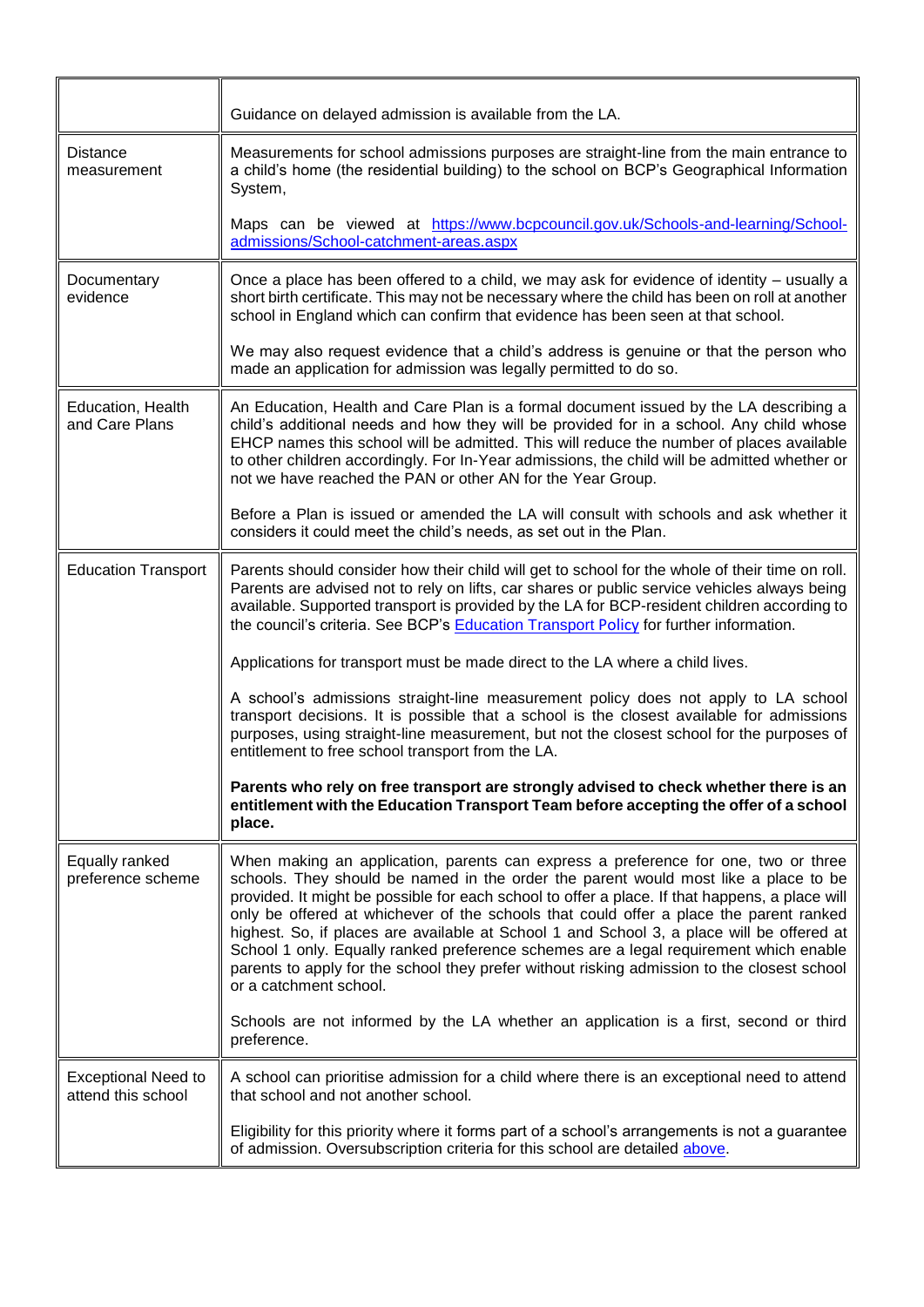| <b>Extended schooling</b>             | Further information on services beyond the normal school day is available from the school<br>office or website.                                                                                                                                                                                                                                                                                                                                                                                                                                                                                                                                                                               |
|---------------------------------------|-----------------------------------------------------------------------------------------------------------------------------------------------------------------------------------------------------------------------------------------------------------------------------------------------------------------------------------------------------------------------------------------------------------------------------------------------------------------------------------------------------------------------------------------------------------------------------------------------------------------------------------------------------------------------------------------------|
| <b>Fair Access Protocol</b>           | All LAs are legally required to operate a Fair Access Protocol across their area and all state-<br>funded schools must take part in the Protocol. This ensures that children who are<br>vulnerable and unable to access an appropriate school place under the standard In-Year<br>admission arrangements for the area have an admissions safety net. This may mean that<br>a child is admitted here even though the school is full and other children have been refused<br>admission.                                                                                                                                                                                                         |
|                                       | It is possible for a child to be refused admission here but allocated a place under the Fair<br>Access Protocol, including when there are children on a waiting list.                                                                                                                                                                                                                                                                                                                                                                                                                                                                                                                         |
| Faith<br>oversubscription<br>criteria | Schools designated with a designated religious character may give additional priority for<br>admission where faith criteria are met by an applicant.                                                                                                                                                                                                                                                                                                                                                                                                                                                                                                                                          |
|                                       | Eligibility for faith priority (if this forms part of a school's arrangements) is not a guarantee<br>of admission. Oversubscription criteria for this school are detailed above.                                                                                                                                                                                                                                                                                                                                                                                                                                                                                                              |
| Fees and charges                      | There is no charge for applying for a place here, for admission itself or for the provision of<br>education. We will not request donations before or during the admissions process and any<br>donations made to the school following admission are entirely voluntary. No activities such<br>as school visits are compulsory. A policy on charging for activities is available on request<br>from the school office.                                                                                                                                                                                                                                                                          |
| <b>General Data</b><br>Protection     | Information about an admissions application will be shared with relevant LAs and with<br>another school when a place has been offered.                                                                                                                                                                                                                                                                                                                                                                                                                                                                                                                                                        |
| Regulation                            | Where one parent seeks information about an application or to locate a child, the priority<br>will be to safeguard the child and immediate family. Unless it is established that the other<br>parent may not lawfully receive information about the child, the following information will be<br>shared: the preferences expressed, the date of the application, name of the applicant and<br>the outcomes of those preferences. Details about the reasons for an application will not be<br>shared with the other parent.                                                                                                                                                                     |
| Home Address                          | Places are offered based on where the child will attend school, not necessarily where they<br>live when the application is made. If a school has vacancies, then it doesn't matter whether<br>the home address is in a catchment area or relatively close to the school.                                                                                                                                                                                                                                                                                                                                                                                                                      |
|                                       | The home address is where a child normally lives. Where a child lives with parents with<br>shared parental responsibility, each for part of a week or for one week in turn, the home<br>address is determined by a joint declaration from the parents which may set out the pattern<br>of residence. The address used will be the address from which the child attends school on<br>most mornings in a normal school week.                                                                                                                                                                                                                                                                    |
|                                       | If no declaration is received and there is no relevant Court Order, the home address will be<br>the address at which the child is registered with a GP. If this is not possible or is in dispute,<br>any other evidence provided by parents will also be considered in reaching a decision on<br>the home address for admissions purposes. This may be necessary where parents don't<br>agree on the child's home address. Parents are urged to reach agreement or seek a<br>Specific Issues Order from a court to decide which parent should or should not pursue an<br>application. Where they do not, the admissions authority will determine the home address<br>for admissions purposes. |
|                                       | Where we ask for evidence of a new address from which a child would attend school, this<br>would often be written confirmation of a house purchase or a formal tenancy agreement.<br>We recognise that some families may be unable to provide this. Parents who can't provide<br>this evidence should contact us or the LA. There is no intention to disadvantage families<br>where there is a genuine reason why evidence cannot be provided.                                                                                                                                                                                                                                                |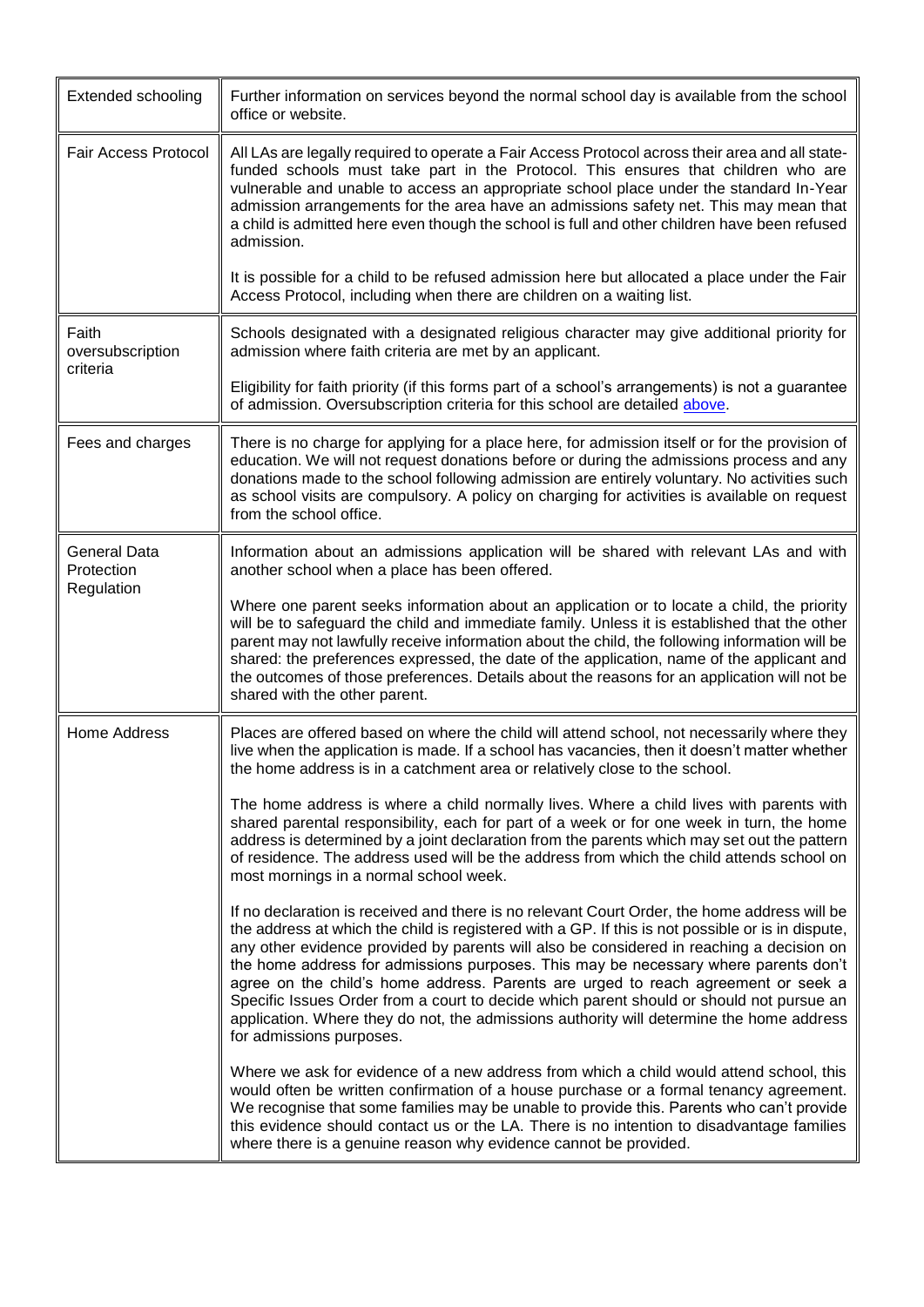| Home-School<br>Agreement           | Admission to school is not conditional on signing a home-school agreement where one is<br>used by a school. Some schools ask parents to sign a Home-School Agreement after<br>children have been offered a place as a positive way of promoting greater involvement in a<br>child's education.                                                                                                                                                                                                                                                                   |
|------------------------------------|------------------------------------------------------------------------------------------------------------------------------------------------------------------------------------------------------------------------------------------------------------------------------------------------------------------------------------------------------------------------------------------------------------------------------------------------------------------------------------------------------------------------------------------------------------------|
| In-Year admissions                 | This is where a child joins the school at any time after the normal round, the first opportunity<br>for admission to the school.                                                                                                                                                                                                                                                                                                                                                                                                                                 |
| <b>Linked School</b>               | A school which works with another to develop curriculum links and to ease transition for<br>pupils from infant school to junior school and from primary school to secondary school.<br>Sometimes called a feeder school.                                                                                                                                                                                                                                                                                                                                         |
|                                    | Eligibility for linked or feeder school priority (if this is part of a school's arrangements) is not<br>a guarantee of admission. Oversubscription criteria for this school are detailed above.                                                                                                                                                                                                                                                                                                                                                                  |
| <b>Looked After</b><br>Children    | These children are Looked After by or provided with accommodation in the exercise of its<br>functions (see the Children Act 1989 section 22(1)) by a LA.                                                                                                                                                                                                                                                                                                                                                                                                         |
| Member of staff                    | Many schools in BCP give admissions priority to the children of members of staff. This will<br>be any salaried person employed at the school when the application is made. Where the<br>duties of a member of staff are undertaken at different schools in a federation or chain of<br>schools, there will be admissions priority only at one school. This will be at the member of<br>staff's base school. Where that can't be identified, priority will be at the school where he or<br>she expects to work for most of the time in the current academic year. |
|                                    | All members of staff are considered to be important part of the school community: teaching<br>and non-teaching. This includes members of staff employed by a third party, whose duties<br>are solely at the school.                                                                                                                                                                                                                                                                                                                                              |
|                                    | Eligibility for children of staff priority (if this is part of a school's arrangements) is not a<br>guarantee of admission. Oversubscription criteria for this school are detailed above.                                                                                                                                                                                                                                                                                                                                                                        |
| Multiple birth<br>siblings         | Random allocation will not be applied to multiple birth siblings (twins and triplets etc.) tied<br>for the final place. Where one can be admitted within the PAN or AN, schools will admit<br>them all and exceed the PAN if necessary.                                                                                                                                                                                                                                                                                                                          |
| Nodal points                       | A nodal point is a geographical location, used when a school is oversubscribed, to measure<br>distance to an applicant's home. This can ensure the school serves pupils closest to it but<br>also those living in other areas, for example areas that have more limited access to school<br>places or where a straight-line measurement does not fairly represent proximity to the<br>school. Nodal points are sometimes known as Admissions Points or Centroid Points.                                                                                          |
|                                    | The term nodal point may also describe a specific location on school premises for distance<br>measurement purposes.                                                                                                                                                                                                                                                                                                                                                                                                                                              |
| Normal Round<br>Admissions         | This is where a child joins the school at the first opportunity for admission to the Year Group<br>- even if the start is deferred until later in the school year at a primary or infant school.                                                                                                                                                                                                                                                                                                                                                                 |
| Nurseries and pre-<br>schools      | Some primary and infant schools give admissions priority for children at a named school-<br>run nursery. They will work with any local Early Years providers to make the transition into<br>Reception as smooth as possible. All parents must apply for admission to Reception,<br>regardless of where their Early Years provision has been.                                                                                                                                                                                                                     |
|                                    | Eligibility for nursery priority (if this is part of a school's arrangements) is not a guarantee<br>of admission. Oversubscription criteria for this school are detailed above.                                                                                                                                                                                                                                                                                                                                                                                  |
| Objections to<br>admissions policy | Advice is available from the Office of the Schools Adjudicator on how to object to this policy.<br>Objections must be made by 15 May 2022.                                                                                                                                                                                                                                                                                                                                                                                                                       |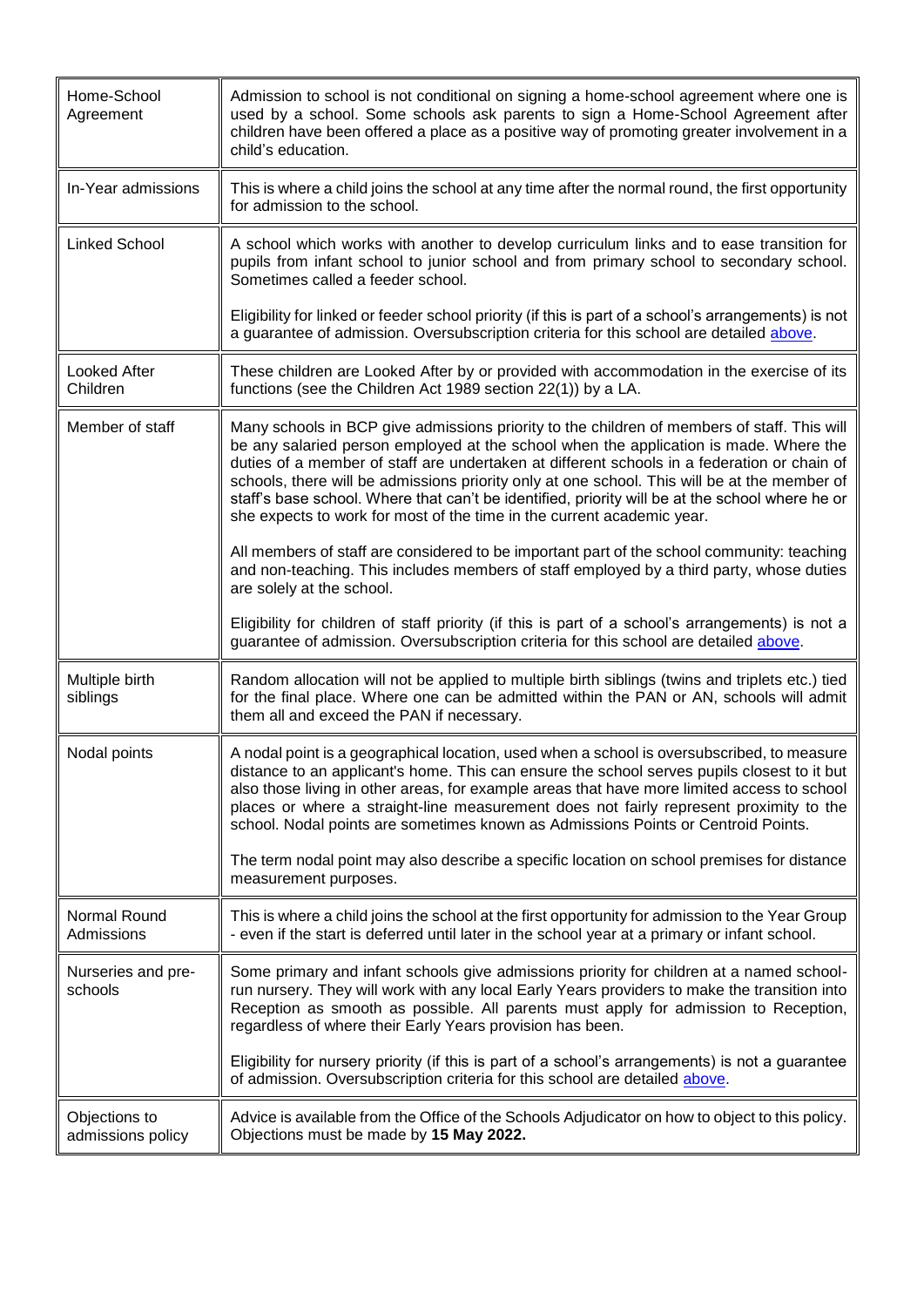| Offers                                      | When a place is offered by the LA on behalf of a school, it is assumed the offer will be<br>accepted unless the parent advises otherwise. Schools will contact parents after the LA<br>offer to make admission arrangements - if a parent doesn't confirm the place is required<br>within 10 school days of the offer, the school or the LA will try to contact the parent again.<br>If there is no response within 5 school days of that contact, the offer may be withdrawn.<br>It is important that when places are offered or refused it is done fairly and consistently.<br>Where the LA or a school has reason to believe that false or deliberately misleading<br>information has been provided, the decision to offer will be reconsidered using correct<br>information. The offer may then be withdrawn if it would not have been made with the<br>correct information, even if this is after admission. Places are offered based on the address<br>from which the child will attend school.<br>Accurate information is particularly relevant for addresses. A school or the LA may ask for<br>evidence of a child's home address as part of the decision-making process. If a parent<br>believes that the child's address will change before admission, the school or LA must be<br>informed. The parent may be required to provide evidence of a new address where this<br>would give a higher priority for admission.<br>Places will only be withdrawn if offered in error, if the parent has not responded to an offer<br>within a reasonable time or if the offer was obtained through a fraudulent or intentionally |
|---------------------------------------------|------------------------------------------------------------------------------------------------------------------------------------------------------------------------------------------------------------------------------------------------------------------------------------------------------------------------------------------------------------------------------------------------------------------------------------------------------------------------------------------------------------------------------------------------------------------------------------------------------------------------------------------------------------------------------------------------------------------------------------------------------------------------------------------------------------------------------------------------------------------------------------------------------------------------------------------------------------------------------------------------------------------------------------------------------------------------------------------------------------------------------------------------------------------------------------------------------------------------------------------------------------------------------------------------------------------------------------------------------------------------------------------------------------------------------------------------------------------------------------------------------------------------------------------------------------------------------------------------------------------------------------|
|                                             | misleading application which secured the offer of a place when the response would<br>otherwise have been a refusal.                                                                                                                                                                                                                                                                                                                                                                                                                                                                                                                                                                                                                                                                                                                                                                                                                                                                                                                                                                                                                                                                                                                                                                                                                                                                                                                                                                                                                                                                                                                |
| Overseas children                           | All applications, including those submitted from outside the country, will be processed<br>without regard for nationality or immigration status.                                                                                                                                                                                                                                                                                                                                                                                                                                                                                                                                                                                                                                                                                                                                                                                                                                                                                                                                                                                                                                                                                                                                                                                                                                                                                                                                                                                                                                                                                   |
|                                             | Foreign nationals who wish to apply for a state-funded school place should check that they<br>have a right of abode or that the conditions of their immigration status otherwise permit<br>them to access a state-funded school.                                                                                                                                                                                                                                                                                                                                                                                                                                                                                                                                                                                                                                                                                                                                                                                                                                                                                                                                                                                                                                                                                                                                                                                                                                                                                                                                                                                                   |
|                                             | Advice for parents of foreign nationals and children overseas is available from<br>https://www.gov.uk/guidance/schools-admissions-applications-from-overseas-children                                                                                                                                                                                                                                                                                                                                                                                                                                                                                                                                                                                                                                                                                                                                                                                                                                                                                                                                                                                                                                                                                                                                                                                                                                                                                                                                                                                                                                                              |
| Oversubscription<br>criteria                | Where the number of applications exceeds the number of places available in the Year<br>Group, the admission authority for a school will use its published oversubscription criteria<br>to prioritise applications. They are detailed in the relevant section of each school's<br>admissions policy. Oversubscription criteria are not used where there are vacancies.                                                                                                                                                                                                                                                                                                                                                                                                                                                                                                                                                                                                                                                                                                                                                                                                                                                                                                                                                                                                                                                                                                                                                                                                                                                              |
|                                             | Eligibility for priority under any oversubscription criterion used by a school is not a<br>guarantee of admission. Oversubscription criteria for this school are detailed above.                                                                                                                                                                                                                                                                                                                                                                                                                                                                                                                                                                                                                                                                                                                                                                                                                                                                                                                                                                                                                                                                                                                                                                                                                                                                                                                                                                                                                                                   |
| PAN or Published<br><b>Admission Number</b> | This is the minimum number of places available at the school at the normal round intake.<br>In limited circumstances, more will be admitted. It is calculated considering the physical<br>capacity of the school, the level of demand expected from local children living in a school's<br>catchment area and sensible, lawful school organisation. Once set applications will not be<br>refused below the PAN at the normal round. If there is unexpectedly high demand and a<br>school believes it could admit more children, the PAN will be increased. A school may admit<br>children above-PAN where their circumstances suggest their need to be admitted<br>outweighs prejudice to efficient education at the school.                                                                                                                                                                                                                                                                                                                                                                                                                                                                                                                                                                                                                                                                                                                                                                                                                                                                                                       |
| Parent (or carer or<br>guardian)            | For school admission purposes, a parent is any person who has parental responsibility or<br>care of the child. When we say parent, we also mean carer or guardian. Where admission<br>arrangements refer to parents this can mean one parent or both. A school or the LA may<br>ask for evidence of parental responsibility where a person is acting as a parent but does<br>not hold formal parental responsibility.                                                                                                                                                                                                                                                                                                                                                                                                                                                                                                                                                                                                                                                                                                                                                                                                                                                                                                                                                                                                                                                                                                                                                                                                              |
|                                             | Sometimes there is a dispute between parents over which school a child should attend.<br>Decisions in response to an admissions application will take into account imminent court<br>hearings that may have an impact on parental responsibility and living arrangements.<br>Neither a school nor the LA will become involved in parental disputes.                                                                                                                                                                                                                                                                                                                                                                                                                                                                                                                                                                                                                                                                                                                                                                                                                                                                                                                                                                                                                                                                                                                                                                                                                                                                                |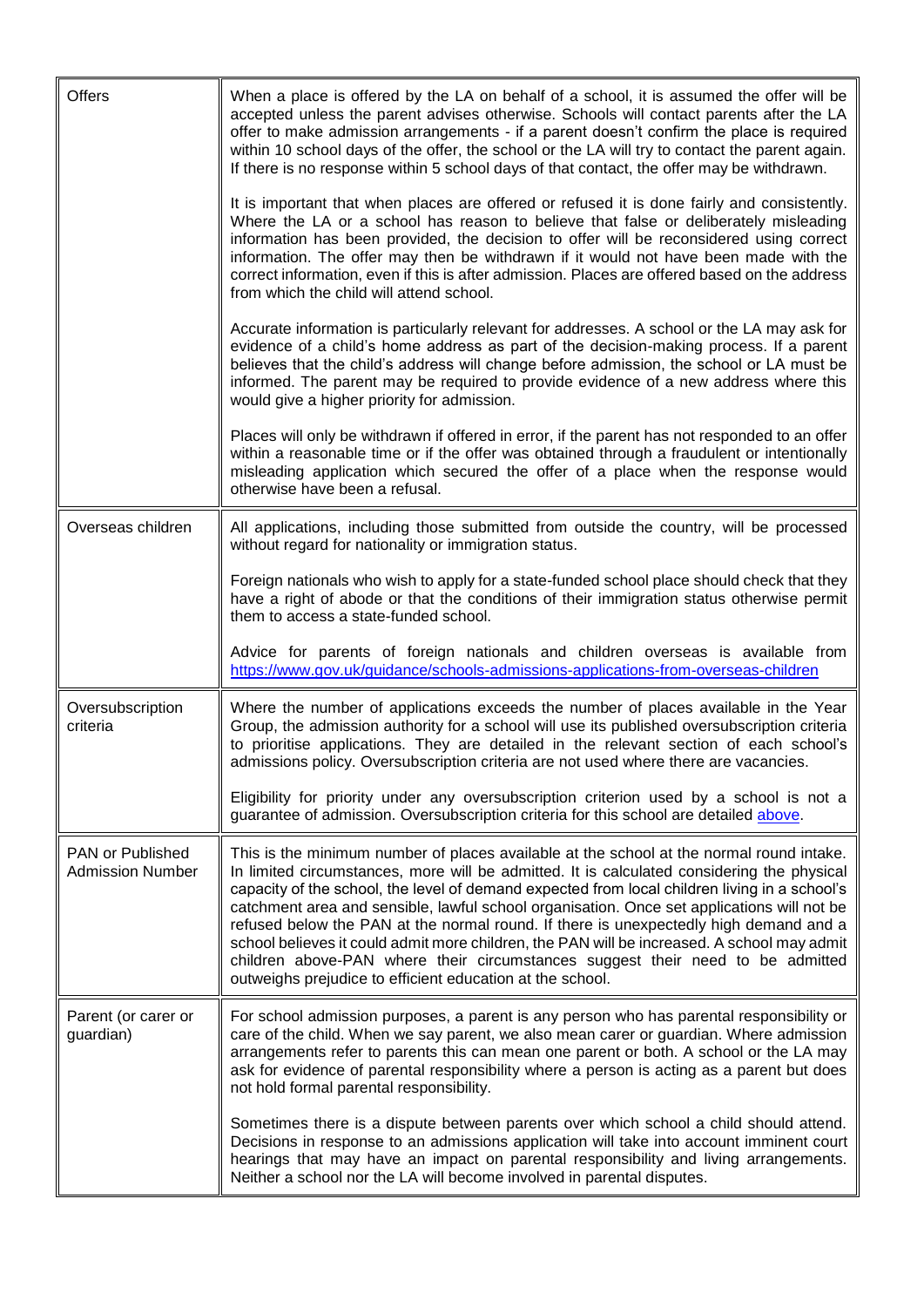<span id="page-15-0"></span>

| Prejudice to efficient<br>education  | It is lawful to refuse admission where taking another child would cause a prejudice to<br>"efficient education or the efficient use of resources" at this school. This is the point when<br>we would say the Year Group or the class is full. In most cases, prejudice would occur<br>when the AN for the Year Group has been reached but it may also be when a class of<br>mixed Year Groups is full.                                                                                                                                                                                          |
|--------------------------------------|-------------------------------------------------------------------------------------------------------------------------------------------------------------------------------------------------------------------------------------------------------------------------------------------------------------------------------------------------------------------------------------------------------------------------------------------------------------------------------------------------------------------------------------------------------------------------------------------------|
| <b>Pupil Premium</b>                 | Schools can give admissions priority where a child is eligible for Pupil Premium funding if<br>included in the school's oversubscription criteria.                                                                                                                                                                                                                                                                                                                                                                                                                                              |
|                                      | Eligibility for Pupil Premium priority (if this is part of the school's arrangements) is not a<br>guarantee of admission. Oversubscription criteria for this school are detailed above.                                                                                                                                                                                                                                                                                                                                                                                                         |
| Service families                     | For children of UK service personnel and other Crown Servants we will consider a family<br>posted to the area as meeting residence criteria even if a home address has not been<br>identified and a unit address is used. Measurements for prioritisation purposes will be from<br>the main entrance to the residential property or the centre of the front gate of the unit<br>address if necessary. This requires written confirmation from the relevant government<br>department: The Ministry of Defence, the Foreign and Commonwealth Office or<br>Government Communications Headquarters. |
|                                      | Schools will consider in-year admissions for families of UK service personnel posted to a<br>new area and of crown servants returning to the country up to 16 school weeks in advance.                                                                                                                                                                                                                                                                                                                                                                                                          |
|                                      | There is no additional admissions priority for children of service families.                                                                                                                                                                                                                                                                                                                                                                                                                                                                                                                    |
| Sibling                              | 'Sibling' means a natural brother or sister, a half brother or sister, a legally adopted brother<br>or sister or half-brother or sister, a stepbrother or sister or other child living in the same<br>household as part of a single-family unit at the date of their application for a place.                                                                                                                                                                                                                                                                                                   |
|                                      | A sibling who has been offered a place within the normal admissions round will be<br>considered as if he or she were on roll for the purposes of oversubscription priority where<br>a child seeks admission in-year.                                                                                                                                                                                                                                                                                                                                                                            |
|                                      | A sibling who has been offered an in-year place for the beginning of the next term will be<br>considered as if he or she were on roll for the purposes of oversubscription priority where<br>a child seeks admission at the normal round.                                                                                                                                                                                                                                                                                                                                                       |
|                                      | Children must be on roll in year groups Reception to Year 6 to be eligible as siblings for<br>admissions purposes.                                                                                                                                                                                                                                                                                                                                                                                                                                                                              |
|                                      | Eligibility for sibling priority (if this is part of the school's arrangements) is not a guarantee<br>of admission. Oversubscription criteria for this school are detailed above.                                                                                                                                                                                                                                                                                                                                                                                                               |
| Supplementary<br>Information Form or | A form in addition to the LA common application form. Some schools use SIFs to collect<br>information necessary to apply one or more of their oversubscription criteria.                                                                                                                                                                                                                                                                                                                                                                                                                        |
| SIF                                  | SIFs need only be completed to provide information related to a specific oversubscription<br>criterion, not by applicants who aren't seeking priority according to those criteria.                                                                                                                                                                                                                                                                                                                                                                                                              |
|                                      | An application form must be completed in all cases.                                                                                                                                                                                                                                                                                                                                                                                                                                                                                                                                             |
| Tie breaker                          | To distinguish between children in an oversubscription criterion, priority will be determined<br>based on distance between home and school. This is measured in a straight line from an<br>entrance door of the residential dwelling to the centre of the main entrance to the school<br>site using BCP's LA's Geographical Information System (GIS). Children who live closer to<br>the school have a higher priority for admission. Where two or more children reside within a<br>block of flats, they will be deemed to live at an equal distance from the school.                           |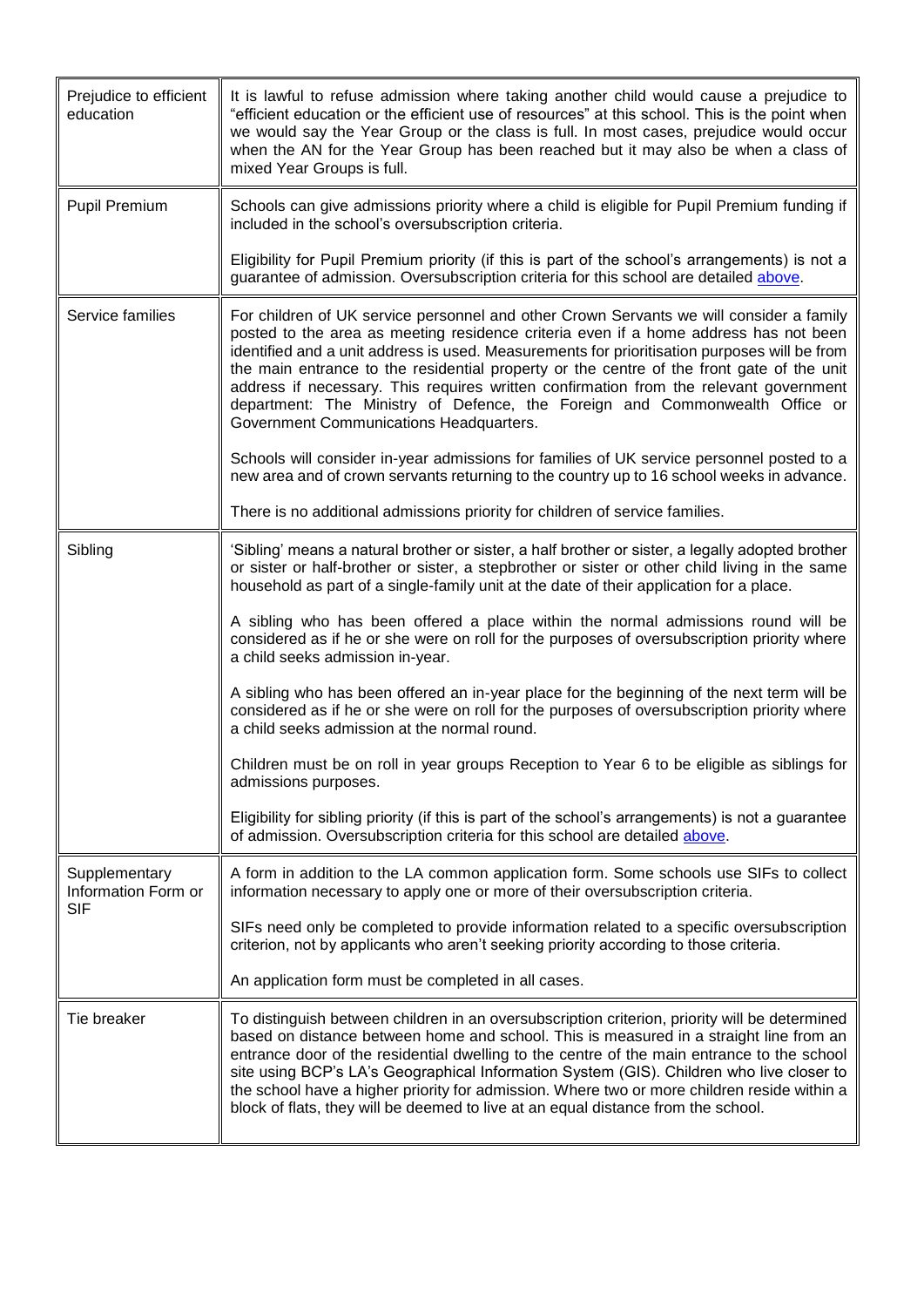|                      | If the tiebreaker above is not enough to distinguish between applicants in an<br>oversubscription criterion, there will be a random ballot. This will be undertaken by a person<br>independent of the school by the operation of an electronic list randomiser.<br>Random allocation will not be applied to multiple birth siblings (twins and triplets etc.) from<br>the same family tied for the final place. Schools will admit them all. |
|----------------------|----------------------------------------------------------------------------------------------------------------------------------------------------------------------------------------------------------------------------------------------------------------------------------------------------------------------------------------------------------------------------------------------------------------------------------------------|
| Uniform              | Children attending many schools are expected to wear a uniform. Where this is the case,<br>information about where this can be purchased and support for families who may be unable<br>to afford items of uniform will be available from the school office and website.                                                                                                                                                                      |
| <b>Waiting Lists</b> | Schools will operate a waiting list for each year group until the end of the academic year.<br>This will be maintained by the LA on behalf of the school and shared with the school.<br>Waiting lists will only contain the names of children who have formally applied and been<br>refused admission.                                                                                                                                       |
|                      | Children's positions on the waiting list will be determined solely in accordance with a<br>school's oversubscription criteria. Positions will be reordered whenever anyone is added to<br>or leaves the waiting list. Therefore, a child's name can go up or down on the list. The<br>length of time on a waiting list does not affect a child's position.                                                                                   |
|                      | Parents must confirm they wish the child to remain on the waiting list when requested to do<br>so and must reapply at the end of the academic year. This is to ensure the list is kept up to<br>date.                                                                                                                                                                                                                                        |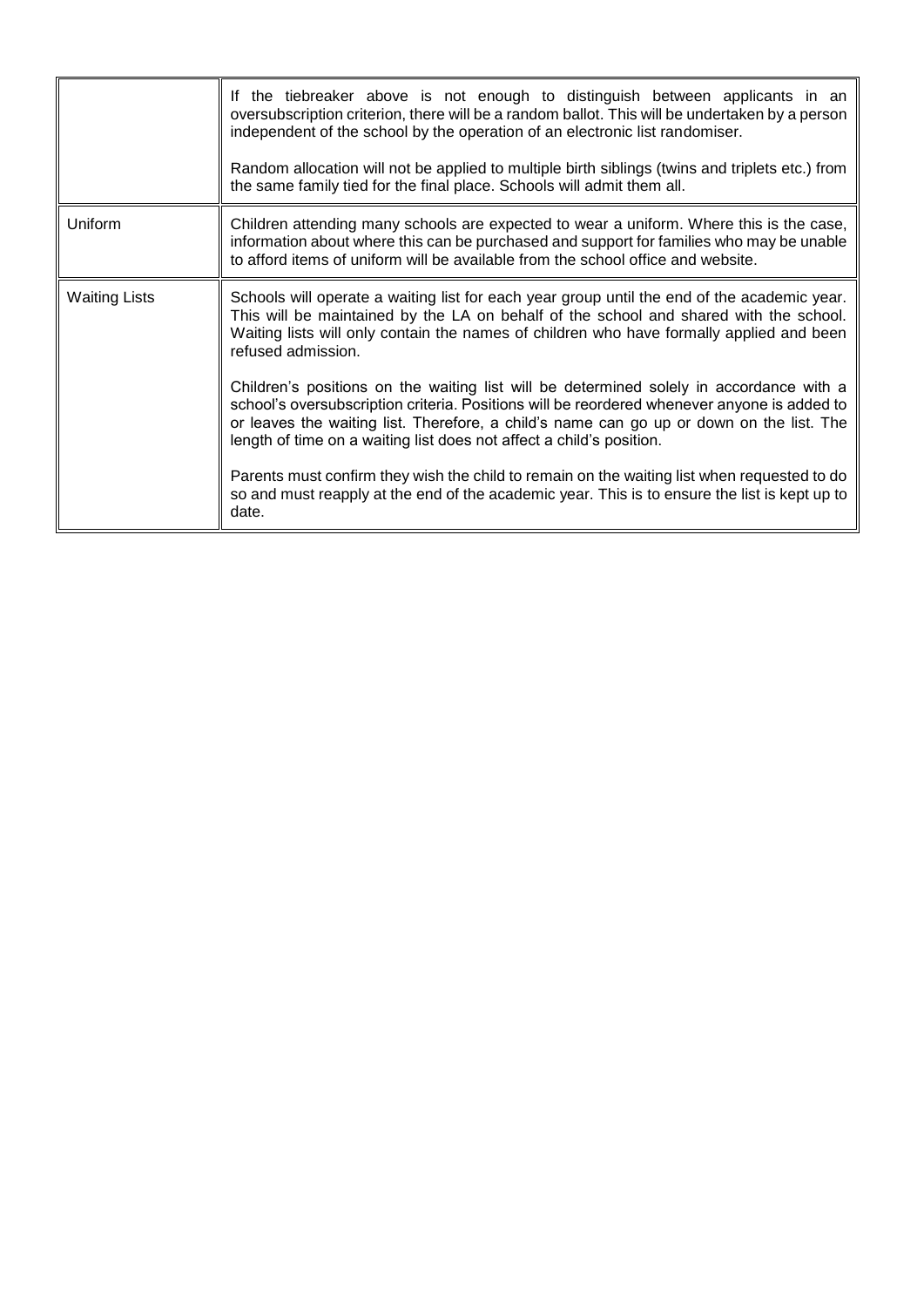## <span id="page-17-0"></span>**Exceptional Social or Medical Need for Admission Supplementary Information Form 2023-24**



#### **To be completed only where an applicant is seeking priority on the grounds of exceptional need.**

Applicants who wish to have an Exceptional Social or Medical Need considered with their application (oversubscription criterion 2) are expected to submit independent professional evidence which explains clearly why it is essential to attend this school and no other school.

| For normal round entry.                                 | For In-Year admission into any Year Group.              |
|---------------------------------------------------------|---------------------------------------------------------|
|                                                         |                                                         |
|                                                         |                                                         |
| An application may be considered as late if evidence is | There is no closing date; evidence should be submitted  |
|                                                         |                                                         |
| submitted after the National Closing Date.              | with the application.                                   |
|                                                         |                                                         |
| Applicants must also complete a LA Common               |                                                         |
| <b>Application Form</b>                                 | Applicants must also complete the BCP Common            |
|                                                         |                                                         |
| For BCP residents, this can be found at                 | <b>Application Form</b>                                 |
| https://www.bcpcouncil.gov.uk/Schools-and-              | This is for all applicants and can be found at          |
|                                                         |                                                         |
| learning/School-admissions/Apply-for-a-school-          | https://www.bcpcouncil.gov.uk/Schools-and-              |
| place/Apply-for-a-primary-infant-or-first-school-       | learning/School-admissions/Changing-school-during-the-  |
|                                                         |                                                         |
| place.aspx                                              | school-year/Changing-school-during-the-school-year.aspx |
| or by calling 01202 123 222 for a paper version         | or by calling 01202 123 222 for a paper version         |
|                                                         |                                                         |
|                                                         |                                                         |

**Please read the school admissions policy, including definitions, before completing this form. This is published on the school website and by the LA.** 

| <b>PART A – to be completed by the applicant</b>                                                                                                                                                                                                                                                                                                                                                                               |                           |                                                                                                                                                      |  |
|--------------------------------------------------------------------------------------------------------------------------------------------------------------------------------------------------------------------------------------------------------------------------------------------------------------------------------------------------------------------------------------------------------------------------------|---------------------------|------------------------------------------------------------------------------------------------------------------------------------------------------|--|
|                                                                                                                                                                                                                                                                                                                                                                                                                                | <b>Full name of child</b> |                                                                                                                                                      |  |
|                                                                                                                                                                                                                                                                                                                                                                                                                                | Date of Birth             |                                                                                                                                                      |  |
| School you are<br>applying for                                                                                                                                                                                                                                                                                                                                                                                                 |                           | <b>St Mary's Catholic Primary School, Poole</b>                                                                                                      |  |
| Please tick the box below if you believe there is an exceptional social or medical need for your child to attend this<br>school.                                                                                                                                                                                                                                                                                               |                           |                                                                                                                                                      |  |
|                                                                                                                                                                                                                                                                                                                                                                                                                                | <b>Criterion 2</b>        | Priority will next be given to children based on their exceptional medical or social<br>needs <sup>19</sup> or those of their parents. <sup>20</sup> |  |
| <b>Exceptional social or medical need:</b><br>We give higher priority for children where there is an exceptional need to attend this school and not another school.<br>The need must be specific to this school: a child may have very challenging circumstances that require additional<br>support but if that support could also be provided at another school, there would be no exceptional need to attend<br>this school. |                           |                                                                                                                                                      |  |
| All applicants must complete an application form. <sup>21</sup> In order to seek priority on this basis, applicants must also<br>complete this Supplementary Information Form for Exceptional Need to request admissions priority.                                                                                                                                                                                             |                           |                                                                                                                                                      |  |
| The exceptional need could be due to the child's or to the parent's circumstances. It could include:<br>A serious medical condition, which can be supported by medical evidence;                                                                                                                                                                                                                                               |                           |                                                                                                                                                      |  |

1

<sup>&</sup>lt;sup>19</sup> To request this priority, the application must be accompanied by a completed Supplementary Information Form for [Exceptional Need](#page-17-0) which will include evidence, from a medical specialist or social worker of the need and why the child must attend this school rather than any other, based on those needs. If evidence is not submitted with the application, exceptional need cannot be considered.

 $20$  A parent is any person who has parental responsibility or care of the child. When we say parent, we also mean carer or guardian. Applications do not require both parents to agree on the preference for school.

<sup>&</sup>lt;sup>21</sup> Parents who apply using a common application form from another LA without a tick box for exceptional need should put a note in the reasons for their preference that they are requesting exceptional need priority and provide the required supporting evidence using this Supplementary Information Form.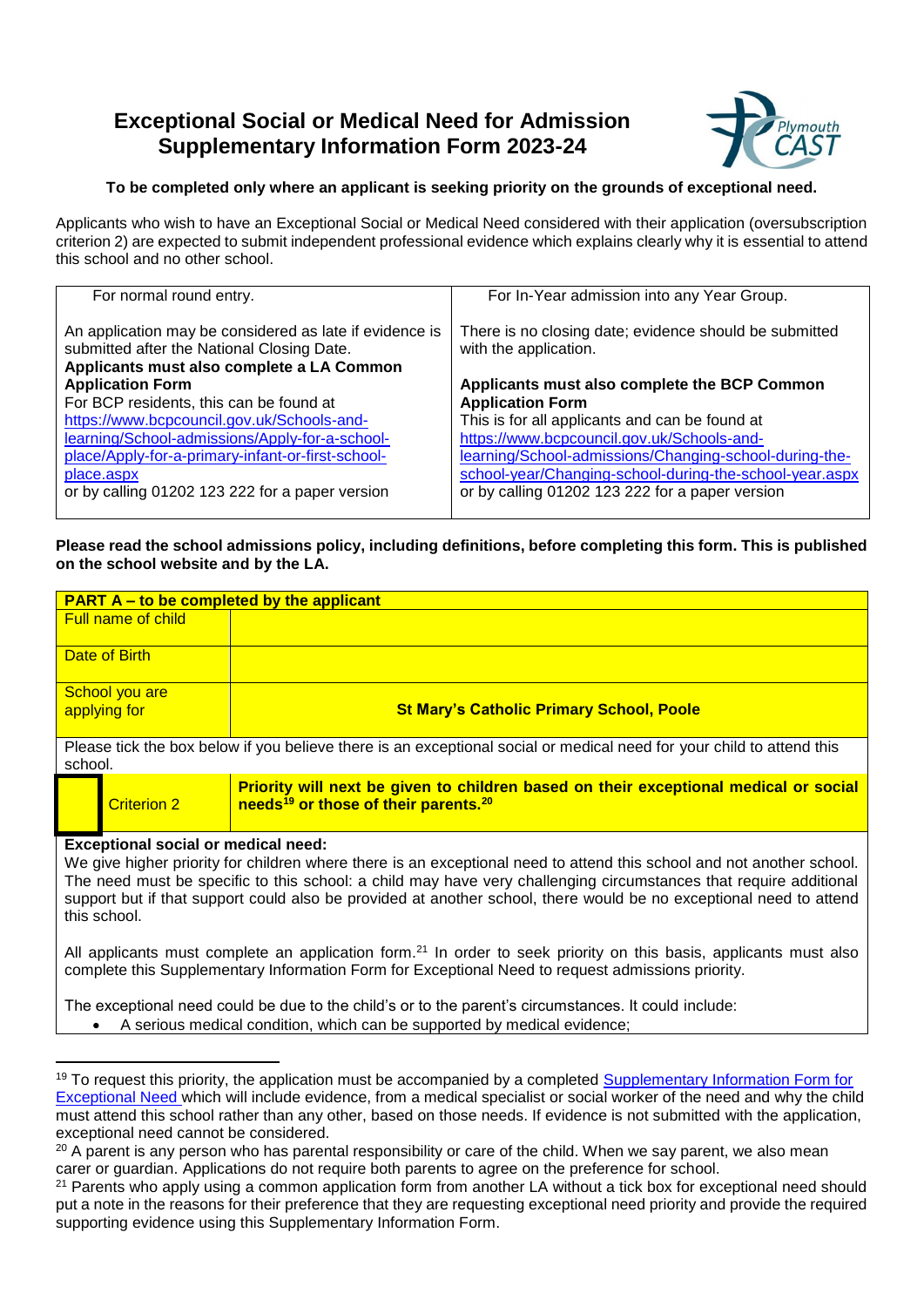- Significant caring responsibilities, which can be supported by a social worker;
- Where the child or one or both parents has a disability that would make travel to any other school more difficult.

These examples are not meant to be exhaustive or exclusive. Neither should it be assumed that similar circumstances would impact on different children and families in the same way. The responsibility lies with applicants to submit supporting evidence and to provide further evidence if requested to do so.

- applicants must provide supporting evidence from a doctor or other relevant professional, together with any other relevant information;
- evidence must make a compelling case why the need that has been identified can only be met here and the anticipated difficulties that would arise if the child had to attend another school;
- having a particular medical condition or social vulnerability will not automatically result in a place here;
- it is not essential for the person providing the evidence to name our school or to have detailed and specific knowledge of the school, but the evidence should explain exactly what the child's needs are and what specialist support and facilities are required;
- evidence should be submitted in reasonable time for it to be considered before reaching a decision and for the application to be ranked against our oversubscription criteria as necessary.

Each case will be considered on its own merits but exceptional need for admission will not be accepted on the grounds that:

- a child may be separated from a friendship group;
- preference to avoid a child from the current or previous setting;
- child-care arrangements before or after school would have to be changed;
- transport arrangements would have to be changed;
- there is a medical condition such as asthma that doesn't require specialised treatment;
- the child has an interest or ability in a subject or activity.

We may seek our own advice to establish whether this is the only school that could meet a child's needs.

If we accept that the child would experience a significant detriment by not being able to attend this school, we will agree that there is an exceptional need to attend this school. The application will be prioritised. This does not guarantee that a place will be available.

Where we do not agree that the need is exceptional, the application will be prioritised according to other oversubscription criteria.

Supporting evidence attached

Yes / No

Nature of the supporting evidence you are submitting: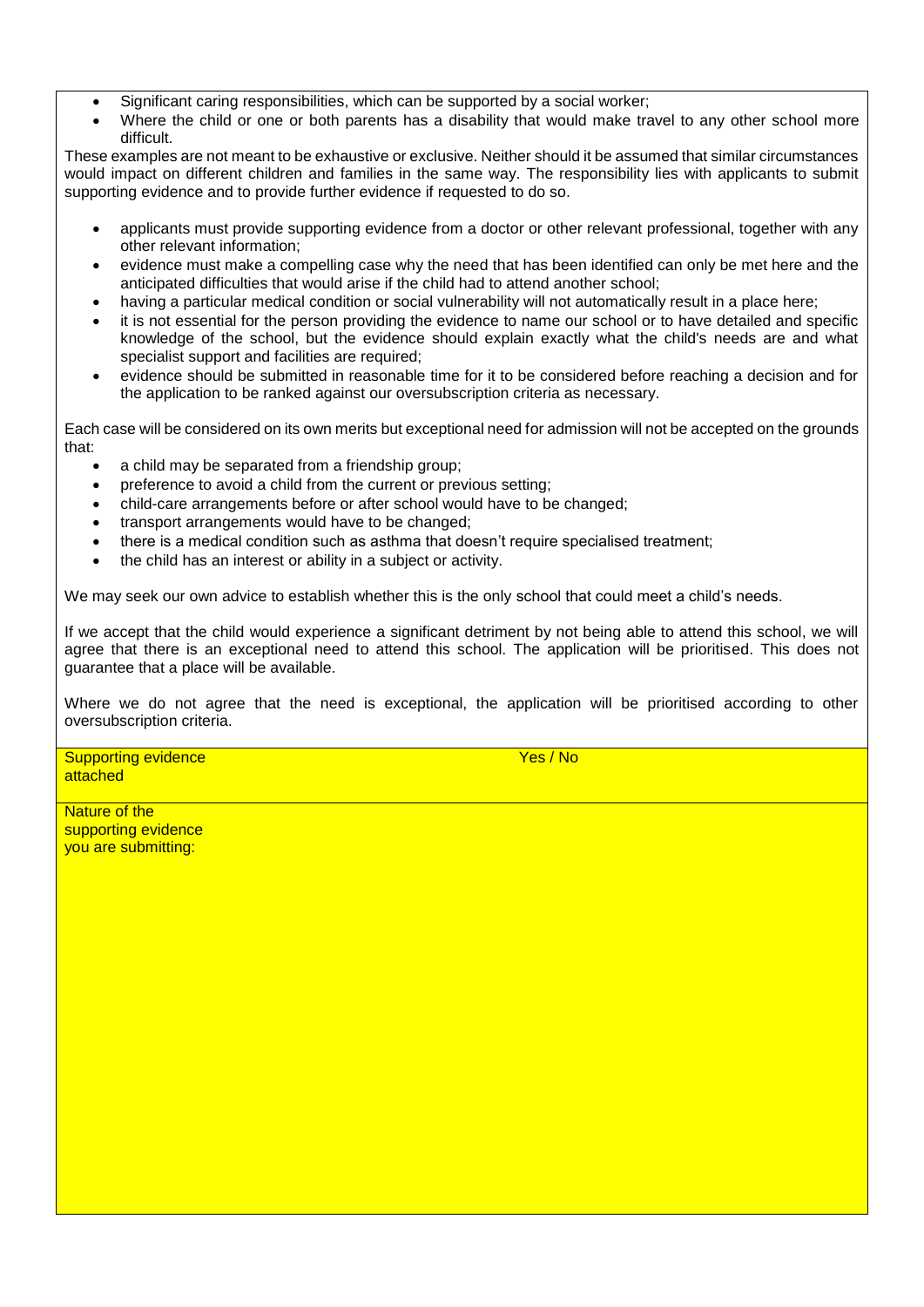Name(s) and organisation(s) of the professional(s) providing supporting evidence

#### **Privacy and Data Protection:**

Your personal data is being used by the school and BCP Council for the purposes of an application for admission to school. We undertake to ensure your personal data will only be used in accordance with our privacy notice which can be accessed at [www.bcpcouncil.gov.uk](http://www.bcpcouncil.gov.uk/)

Please confirm that you give your consent to the School and Council using your personal data as outlined in our privacy notice, by signing below. You have the right to withdraw your consent at any time. Should you wish to withdraw consent, please contact Council's Admissions Team at [cis@bcpcouncil.gov.uk](mailto:cis@bcpcouncil.gov.uk) or 01202 123222. If you wish to exercise any of your rights under the General Data Protection Regulation, please contact the Council's Data Protection Officer at [www.bcpcouncil.gov.uk](http://www.bcpcouncil.gov.uk/)

#### **I confirm that I have submitted a LA Common Application Form.**

| <b>Date</b> |
|-------------|

Please return this form to:

**The school** or **The School Admissions Team** You can scan and email this form and accompanying evidence to [cis@bcpcouncil.gov.uk](mailto:cis@bcpcouncil.gov.uk)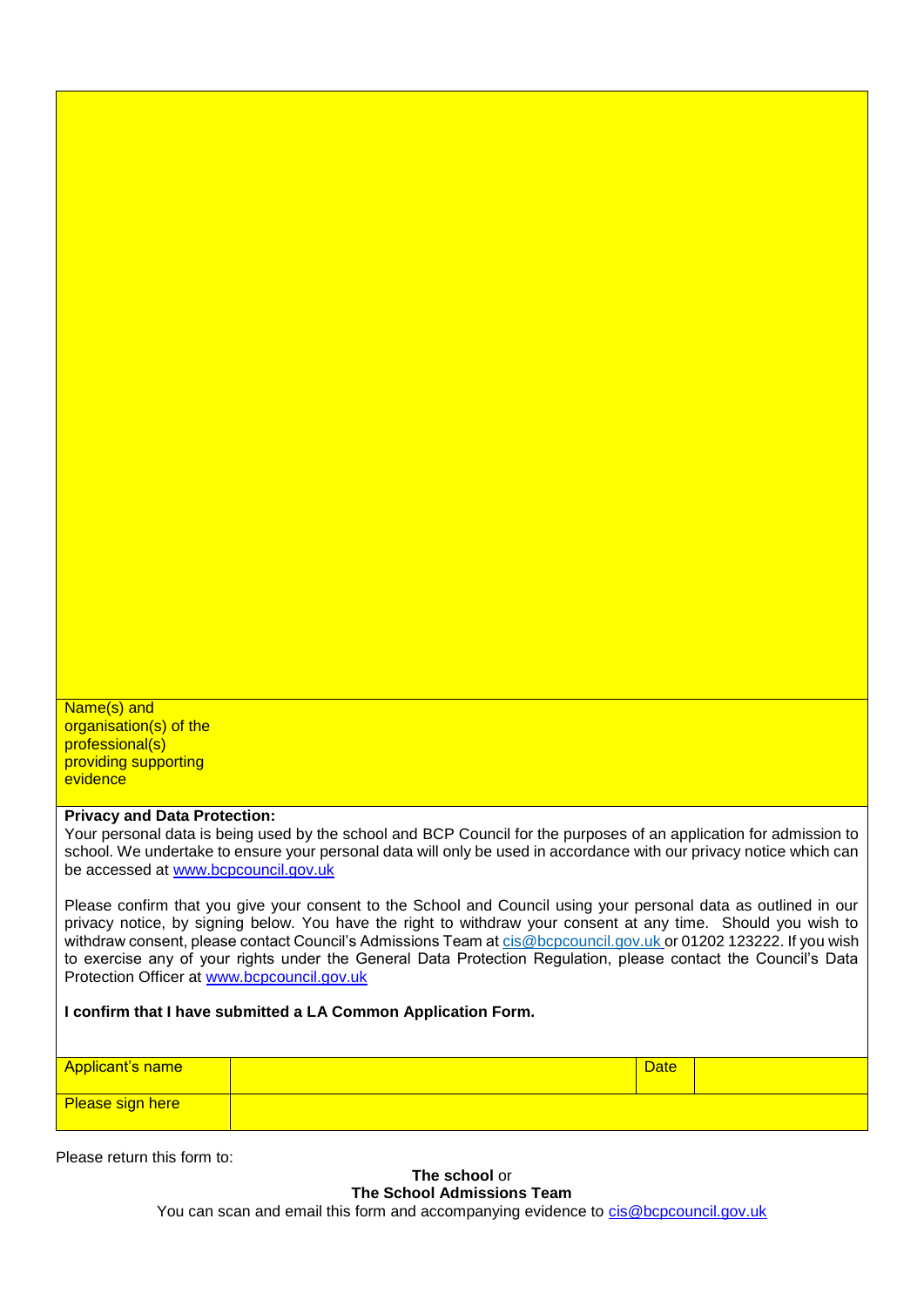### **St Mary's Catholic Primary School Faith Supplementary Information Form 2023-24**



#### **To be completed only where a parent is seeking admissions priority on faith criteria.**

Where there are more applications than there are places, we will prioritise applications where a faith criterion has been met. Please complete and return this form to the school by **15 January 2023** or as soon as possible thereafter for admissions at the start of the Reception year.

**You must also complete a Local Authority Common Application Form** 

(eg at [https://www.bcpcouncil.gov.uk/Schools-and-learning/School-admissions/Apply-for-a-school-place/Apply](https://www.bcpcouncil.gov.uk/Schools-and-learning/School-admissions/Apply-for-a-school-place/Apply-for-a-primary-infant-or-first-school-place.aspx)[for-a-primary-infant-or-first-school-place.aspx\)](https://www.bcpcouncil.gov.uk/Schools-and-learning/School-admissions/Apply-for-a-school-place/Apply-for-a-primary-infant-or-first-school-place.aspx)

Please complete and return this form to the school as soon as possible for in-year admissions.

**You must also complete a BCP Common Application Form (**[https://www.bcpcouncil.gov.uk/Schools-and](https://www.bcpcouncil.gov.uk/Schools-and-learning/School-admissions/Changing-school-during-the-school-year/Changing-school-during-the-school-year.aspx)[learning/School-admissions/Changing-school-during-the-school-year/Changing-school-during-the-school-](https://www.bcpcouncil.gov.uk/Schools-and-learning/School-admissions/Changing-school-during-the-school-year/Changing-school-during-the-school-year.aspx)

[year.aspx\)](https://www.bcpcouncil.gov.uk/Schools-and-learning/School-admissions/Changing-school-during-the-school-year/Changing-school-during-the-school-year.aspx)

#### **Please read the admissions policy, including definitions, before completing this form.**

|                                                             | <b>PART A – to be completed by the parent</b>                                                                                                                                                                           |                                                                                                                                                                                                               |  |  |
|-------------------------------------------------------------|-------------------------------------------------------------------------------------------------------------------------------------------------------------------------------------------------------------------------|---------------------------------------------------------------------------------------------------------------------------------------------------------------------------------------------------------------|--|--|
| <b>Full name of child</b>                                   |                                                                                                                                                                                                                         |                                                                                                                                                                                                               |  |  |
|                                                             |                                                                                                                                                                                                                         |                                                                                                                                                                                                               |  |  |
| Date of Birth                                               |                                                                                                                                                                                                                         |                                                                                                                                                                                                               |  |  |
| Please tick box if it describes your child's circumstances. |                                                                                                                                                                                                                         |                                                                                                                                                                                                               |  |  |
|                                                             | <b>Criterion 3</b>                                                                                                                                                                                                      | Priority will next be given to children who are Baptised Catholic. <sup>22</sup>                                                                                                                              |  |  |
|                                                             | <b>Criterion 5</b>                                                                                                                                                                                                      | Priority will next be given to children who are members of other Christian<br>denominations, $23$ who regularly attend $24$ a Christian church or whose membership is<br>evidenced by a minister of religion. |  |  |
|                                                             | attach a copy of the Baptismal Certificate or a Certificate of Dedication. (If you are providing a copy<br>of a Baptismal Certificate or a Certificate of Dedication, it is not necessary to have Part B<br>completed.) |                                                                                                                                                                                                               |  |  |

#### **Privacy and Data Protection:**

Your personal data is being used by the school and BCP Council for the purposes of an application for admission to school. We undertake to ensure your personal data will only be used in accordance with our privacy notice which can be accessed at [www.bcpcouncil.gov.uk](http://www.bcpcouncil.gov.uk/) 

Please confirm that you give your consent to the School and Council using your personal data as outlined in our privacy notice, by signing below. You have the right to withdraw your consent at any time. Should you wish to withdraw consent, please contact Council's Admissions Team at [cis@bcpcouncil.gov.uk](mailto:cis@bcpcouncil.gov.uk) or 01202 123222. If you wish to exercise any of your rights under the General Data Protection Regulation, please contact the Council's Data Protection Officer at [www.bcpcouncil.gov.uk](http://www.bcpcouncil.gov.uk/) 

#### **I confirm that I have submitted a LA Common Application Form.**

| <b>Parent's name</b> | -- | <b>Date</b> |  |
|----------------------|----|-------------|--|
| Please sign here     |    |             |  |

 $\overline{\phantom{a}}$ <sup>22</sup> A child baptised in the Catholic church, evidenced by a completed [Faith Supplementary information Form](file:///C:/Users/andrew.brent/AppData/Local/Microsoft/Windows/INetCache/Content.Outlook/UQ6WYLIE/Plymouth%20CAST%20draft%20criteria%202023.docx%23siffaith)

<sup>&</sup>lt;sup>23</sup> 'Children of other Christian denominations' means children who belong to other churches and ecclesial communities which acknowledge God's revelation in Christ, confess the Lord Jesus Christ as God and Saviour according to the Scriptures and, in obedience to God's will and in the power of the Holy Spirit commit themselves: to seek a deepening of their communion with Christ and with one another in the Church, which is his body; and to fulfil their mission to proclaim the Gospel by common witness and service to the world to the glory of the one God, Father, Son and Holy Spirit. An ecclesial community which, on principle, has no credal statements in its tradition is included if it manifests faith in Christ as witnessed to in the Scriptures and is committed to working in the spirit of the above. All members of Churches Together in England (CTE) and Churches Together in Wales (CYTUN) are deemed to be included in the above definition, as are all other churches and ecclesial communities that are in membership of any local Churches Together Group (by whatever title) on the above basis. Evidence will be by a completed **Faith Supplementary information Form** 

<sup>&</sup>lt;sup>24</sup> To regularly attend, the child attends church services on at least a monthly basis, and for a minimum period of two years immediately prior to the application being made. In the event that during the period specified for attendance at worship the church has been closed for public worship and has not provided alternative premises for that worship, the requirements of these [admissions] arrangements in relation to attendance will only apply to the period when the church or alternative premises have been available for public worship.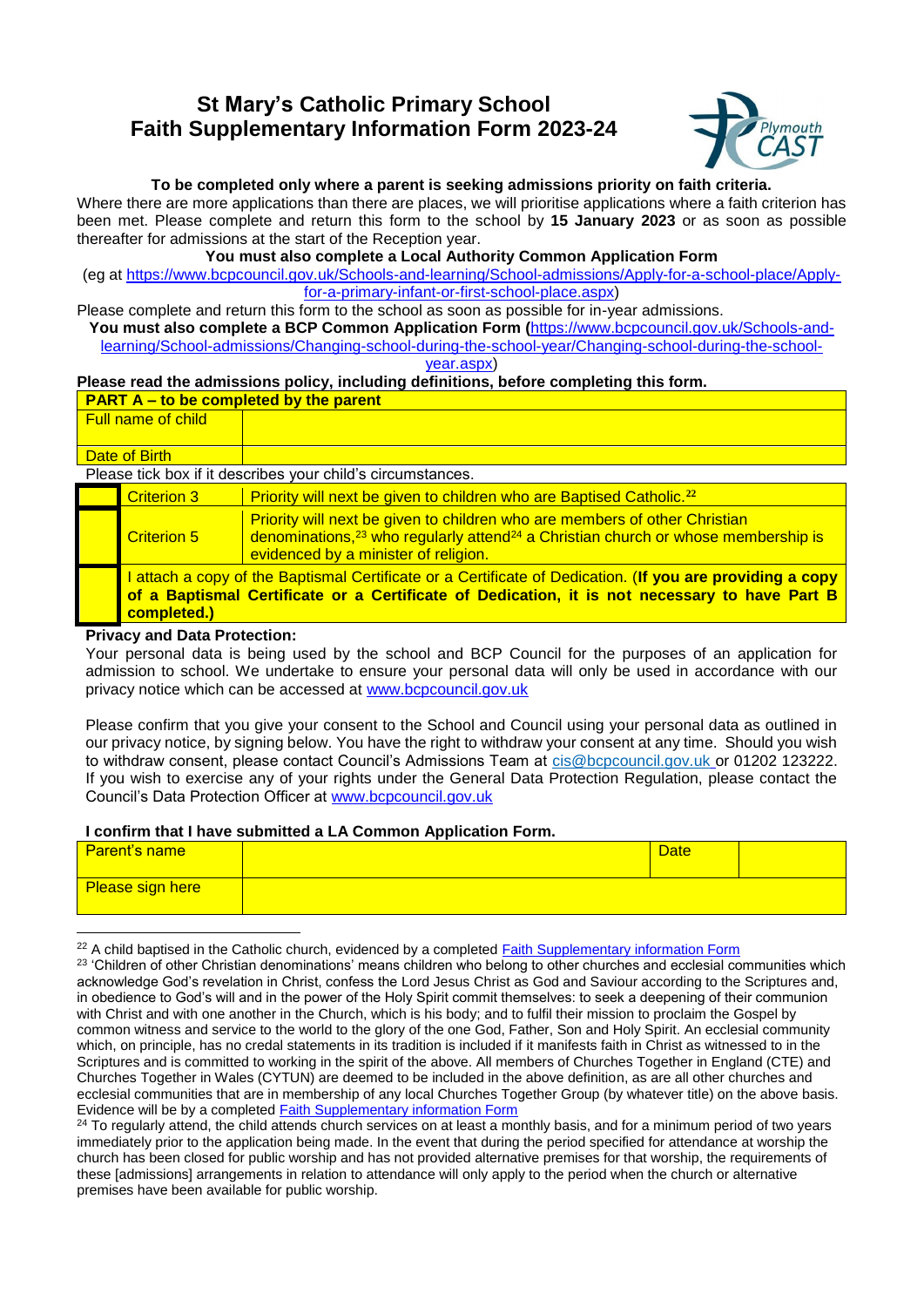Once you have completed Part A, please pass the form to your priest, minister, faith leader or church official who should complete Part B and return it to the school. Only where both parts are completed and the form is returned can your application be prioritised accordingly. If you don't return this form, your application will be considered under the "non-faith" criteria.

# **PART B – to be completed by a Church Priest or Minister where a Baptism Certificate or Certificate of Dedication is not provided** Full name of child **Church** Priest or minister **Address**

**Telephone** From your knowledge, please tick box if it describes the child's circumstances:

| Term your milowiougo, prodoo tion box in it dooonboo tho oring o on carrictariood. |                                                                                                                                                                                                                                 |  |  |
|------------------------------------------------------------------------------------|---------------------------------------------------------------------------------------------------------------------------------------------------------------------------------------------------------------------------------|--|--|
| Criterion 3                                                                        | Priority will next be given to children who are Baptised Catholic. <sup>25</sup>                                                                                                                                                |  |  |
| Criterion 5                                                                        | Priority will next be given to children who are members of other Christian<br>denominations, <sup>26</sup> who regularly attend <sup>27</sup> a Christian church or whose membership is<br>evidenced by a minister of religion. |  |  |

#### **Privacy and Data Protection:**

Your personal data is being used by the school and BCP Council for the purposes of an application for admission to school. We undertake to ensure your personal data will only be used in accordance with our privacy notice which can be accessed at [www.bcpcouncil.gov.uk](http://www.bcpcouncil.gov.uk/) 

Please confirm that you give your consent to the School and Council using your personal data as outlined in our privacy notice, by signing below. You have the right to withdraw your consent at any time. Should you wish to withdraw consent, please contact Council's Admissions Team at [cis@bcpcouncil.gov.uk](mailto:cis@bcpcouncil.gov.uk) or 01202 123222. If you wish to exercise any of your rights under the General Data Protection Regulation, please contact the Council's Data Protection Officer at [www.bcpcouncil.gov.uk](http://www.bcpcouncil.gov.uk/) 

#### **I confirm that the information above is accurate.**

| Please sign here |      |  |
|------------------|------|--|
| Your name        | Date |  |

Thank you for your assistance in completing this Supplementary Information Form. Please note that if a family is refused a place at the school and appeals against the decision, this form may be used as evidence at the appeal. Please return this form to:

#### **St Mary's Catholic Primary School, Devon Road, Poole, Dorset, BH15 3QQ**

 $\overline{\phantom{a}}$ <sup>25</sup> A child baptised in the Catholic church, evidenced by a completed [Faith Supplementary information Form](file:///C:/Users/andrew.brent/AppData/Local/Microsoft/Windows/INetCache/Content.Outlook/UQ6WYLIE/Plymouth%20CAST%20draft%20criteria%202023.docx%23siffaith) <sup>26</sup> 'Children of other Christian denominations' means children who belong to other churches and ecclesial communities which acknowledge God's revelation in Christ, confess the Lord Jesus Christ as God and Saviour according to the Scriptures and, in obedience to God's will and in the power of the Holy Spirit commit themselves: to seek a deepening of their communion with Christ and with one another in the Church, which is his body; and to fulfil their mission to proclaim the Gospel by common witness and service to the world to the glory of the one God, Father, Son and Holy Spirit. An ecclesial community which, on principle, has no credal statements in its tradition is included if it manifests faith in Christ as witnessed to in the Scriptures and is committed to working in the spirit of the above. All members of Churches Together in England (CTE) and Churches Together in Wales (CYTUN) are deemed to be included in the above definition, as are all other churches and ecclesial communities that are in membership of any local Churches Together Group (by whatever title) on the above basis. Evidence will be by a completed **Faith Supplementary information Form** 

<sup>&</sup>lt;sup>27</sup> To regularly attend, the child attends church services on at least a monthly basis, and for a minimum period of two years immediately prior to the application being made. In the event that during the period specified for attendance at worship the church has been closed for public worship and has not provided alternative premises for that worship, the requirements of these [admissions] arrangements in relation to attendance will only apply to the period when the church or alternative premises have been available for public worship.